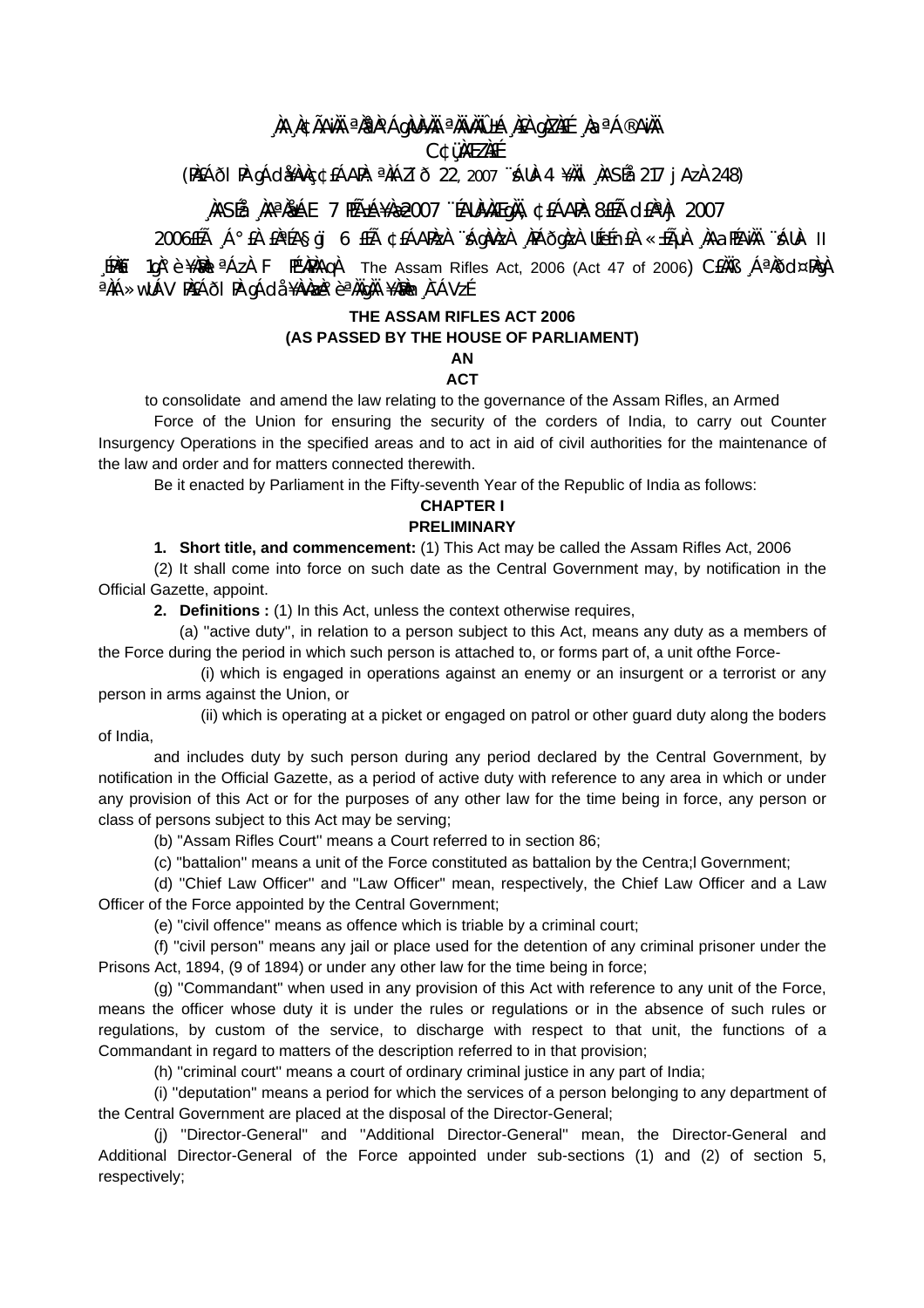(k) ''enemy'' includes all armed mutineers, armed rebels, armed rioters, pirates, terrorists and any person in arms against whom it is the duty of any person subject to this Act to take action;

(l) ''enrolled person'' means an under-officer or other person enrolled under this Act;

(m) ''Force'' means the Assam Rifles;

 (n) ''Force custody'' means the arrest or confinement of a member of the Force according to rules and includes any military custody of such member under the Army Act, 1950 (46 of 1950);

 (o) ''Inspector-General'' and ''Deputy Inspector-General'' mean, respectively the Inspector-General and the Deputy Inspector-General of the Force appointed under sub-section (2) of section 5;

 (p) ''member of the Force'' means an offficer, a subordinate officer, an under-officer or other enrolled person and includes the persons on deputation;

(q) ''notification'' means a notification published in the Official Gazette;

(r) ''offence'' means any act or omission punshable under this Act and includes a civil offence;

 (s) ''officer'' means a person appointed or in pay as officer of the Force; but does not include a subordinate office or an under-officer;

(t) ''prescribed'' means prescribed by rules made under this Act;

(u) ''regulations'' means the regulations made by the Central Government under this Act;

(v) ''rule'' means a rule made under this Act;

 (w) ''subordinate officer'' means a person appointed or in pay as a Subedar Major, a Subedar or Naib Suedar of the Force;

(x) ''superior officer'', when used in relation to a person subject to this Act, means

 (i) any member of the Force or a person on deputation to whose command such person is for the time being subject in accordance with the rules;

(ii) any officer of higher rank or class or of a higher grade in the same class,

 and includes when such person is not an officer, a subordinate officer or an under-officer of higher rank, class or grade;

 (y) ''terrorist'' means any person who, with intent to overwe the Government as by law established or to strike terror in the people or any section of the people or to alienate any section of the people or to adversely affect the harmony amongst different sections of the people, does any act or thing by using bombs, dynamite or other explosive substances or inflammable substances or fire-arms or other lethal weapons or poisons or noxious gases or other chemicals or any other substances (whether biological or otherwise) of a hazardous nature in such a manner, as to cause or is likely to cause death of, or injury to, any person or persons, or damage to, or destruction of, property or disruption of any supplies or services essential to the life of the community;

(2) ''under-officer'' means a warrant officer ,Havildar, Naik Lance Naik of the force;

(z) ''unit'' means any

(i) battalion; or

(ii) regiment; or

(iii) training institution ;or

(iv) Heas Quaters of Deputy Inspector-General ;or

(v) Head Quarters of Inspector-General ;or

(vi) Head Quarters of Director-General,

 of the Force and includes any other formation of the Force specified, by notification by the Central Government.

 (2) Words and expressions used and not defined in this Act but defined in the Indian Penal Code shall have the meanings assigned to them in that Code. (45 of 1860)

 (3) In this Act, reference to any law not in force in the State of Jammu and Kashmir shall be construed as references to the corresponding law in force in that State.

**3. Persons subject to this Act :** (1)The following persons (whether on deputation or otherwise employed) shall be subject to this Act, wherever they may be, namely:

(a) officers and subordinate officers ;and

(b) under-officers and other persons enrolled under this Act.

 (2) Members of the Force in existence at the commencement of this Act shall be deemed to have been appointed or, as the case may be, enrolled as such under ths Act.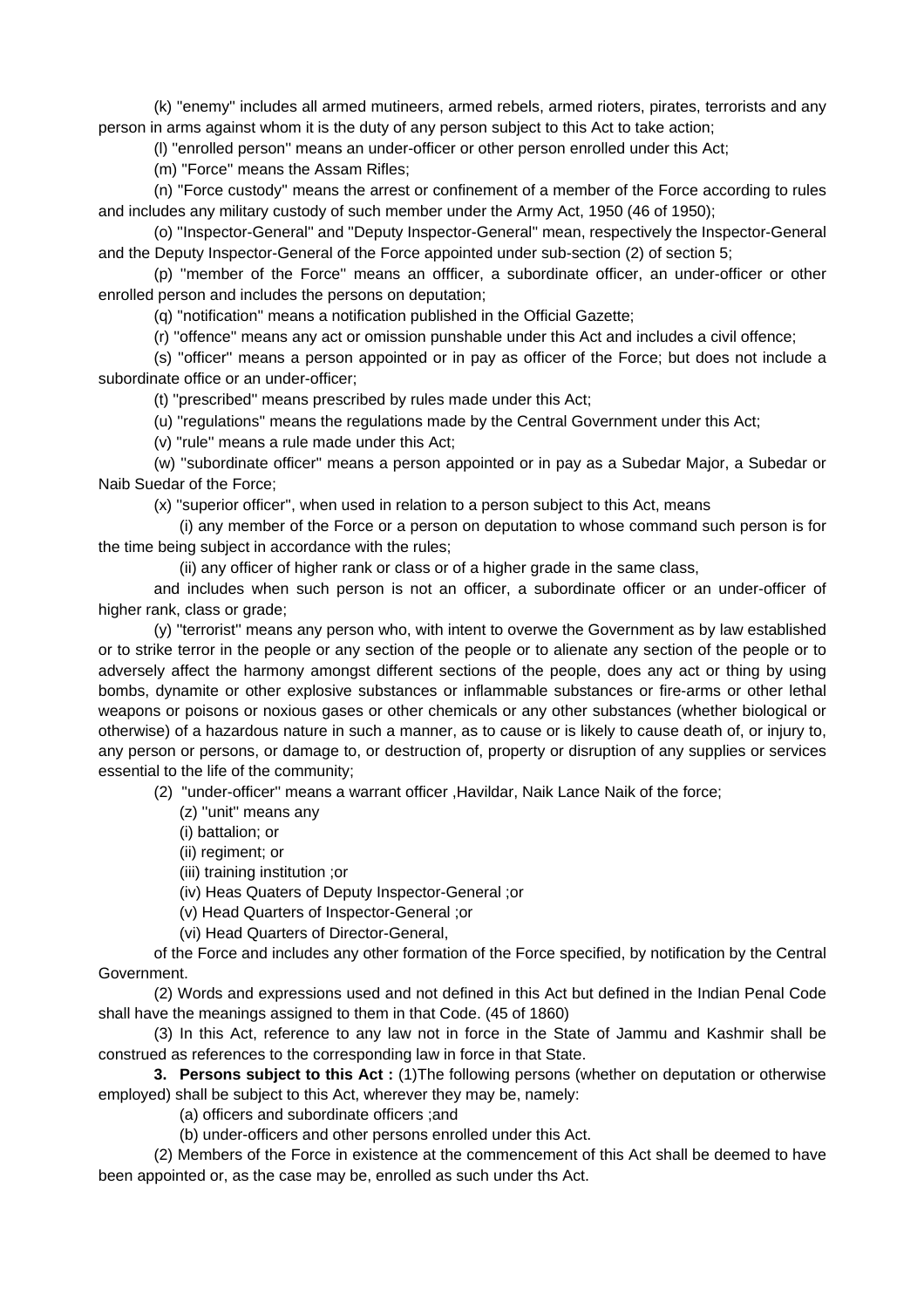(3) Notwithstanding anything contained in sub-section(1), any person who is employed in the Force on deputation from the regular Army as defined under clause (xxi) of section 3 of the Army Act, 1950 (46 of 1950) shall not be subject to this Act and shall, during the period of such deputation, be deemed to be subject to the Army Act, 1950:

 Provided that such person in regard to his duties and discipline shall be deemed to be under the command of the member of the Force under whose command such person for the time being is placed:

 Provided further that, in case of such person, for the purposes of his duties and discipline, the expression ''active duty'' defined in clause (a) of sub-section (1) of section 2 shall be deemed to be the "active service" as defined in clause (i) of section 3 of the Army Act, 1950 (46 of 1950) for taking any action against him under the provisions of the said Army Act,

 (4) Any person who is not subject to this Act is posted for any service with the members of the Force or engaged to accompany with or to provide any service in any manner to the members of the Force in such-

(i) camp;

- (ii) line of march;
- (iii) frontier post;
- (iv) active duty ;or

(v) counter insurgency operations,

 as may be specified, by notification,by the Central Government in this behalf shall be deemed to be a member of the Force, till he is so posted or engaged in such corresponding rank as may be determined, by notification, by the Central Government for the purposes of this Act.

 (5) Every person subject to this Act shall remain so subject until retired, discharged, released, removed or dismissed from the Force in accordance with the provisions of this Act and the rules.

#### **CHAPTER II**

## **CONSTITUTION OF THE FORCE AND CONDITIONS OF SERVICE OF THE MEMBERS OF THE FORCE**

 **4. Constitution of Force :** (1) There shall be an armed force of the Union called the Assam Rifles for ensuring the security of the boarders of India, to carry out counter insurgency operations in the specified areas and to act in aid of civil authorities for the maintence of law and order and the matters connected therewith.

 (2) Subject to the provisions of this Act, the Force shall be reconstituted in such manner as may be prescribed and the conditions of service of the members of the Force shall be such as may be prescribed.

**5. Control, direction, etc :** (1) The general superintendence, direction and control of the Force shall vest in, and be exercised by, the Central Governmnet and subject thereto and to the provisions of this Act and the rules and regulations, the command and supervision of the Force shall vest in an officer to be appointed by the Central Government as the Director-General of the Force.

 (2) The Director-General shall, in the discharge of his duties under this Act, be assisted by such number of Additional Director-General, Inspctors-General, Deputy Inspectors-General, Commandants and other officers as may be appointed by the Central Government.

**6. Enrolment :** (1) The persons to be enrolled to the Force, the mode of enrolment and the procedure for enrolment shall be such as may be prescribed by the Central Government.

 (2) Notwithstanding anything contained in this Act and the rules and regulations, every person who has, for a continuous period of three months, been in receipt of pay as a person enrolled under this Act and borne on the Rolls of the Force shall be deemed to have been duly enrolled.

 (3) No person who is not a citizen of India shall, except by the consent of the Central Government signified in writing, be enrolled in the Force.

**7. Liability for service outside India :** Every member of the Force shall be liable to serve in any part of India as well as outside India.

**8. Resignation and withdrawal from the post :** No member of the Force shall be at liberty-

(a) to resign his appontment during the term of his engagement ;or

(b) to withdraw himself from all or any of the duties of his appoinment,

except with the previous permission in writing of the prescribed authority.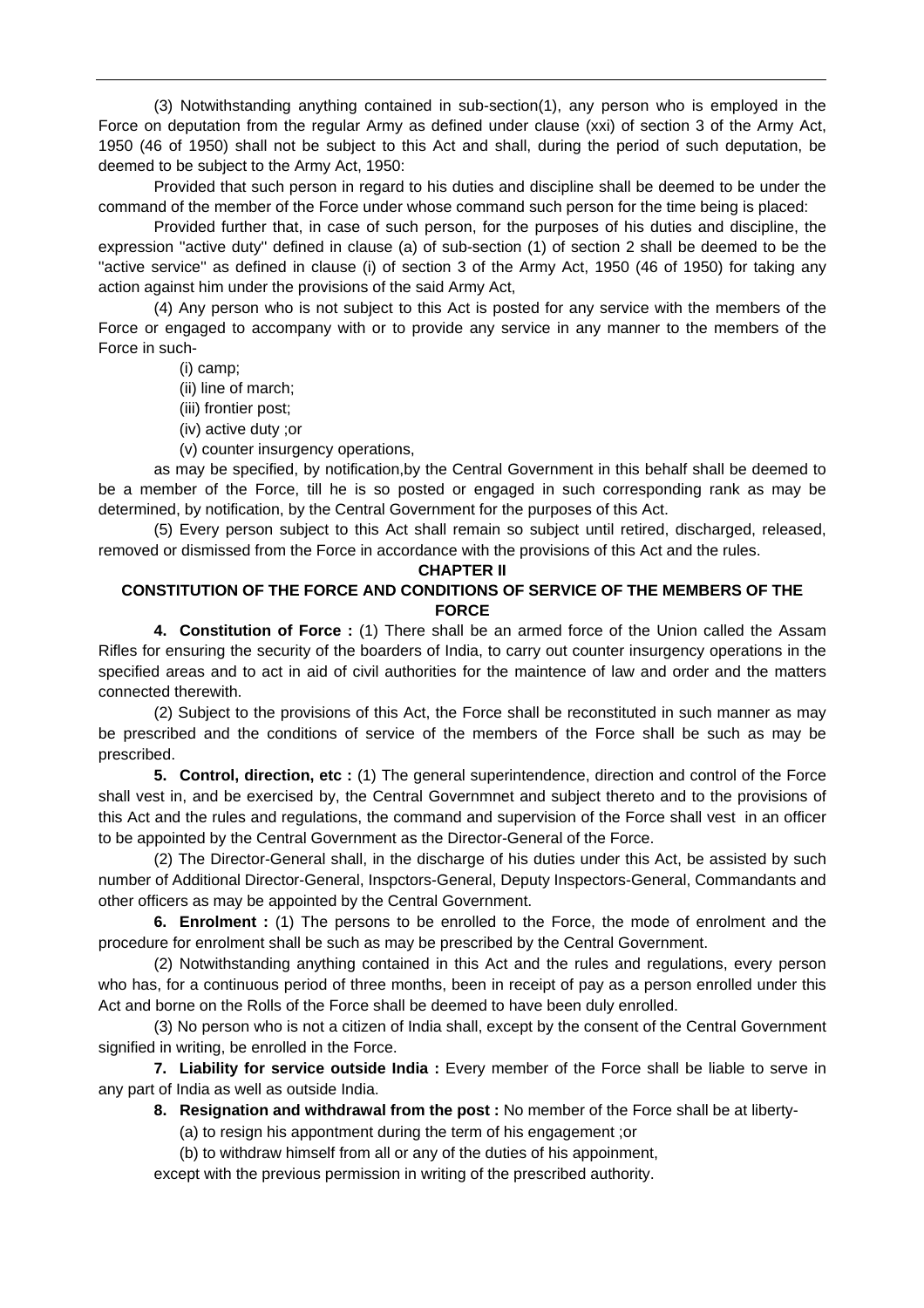**9. Tenur of service under the Act :** Every person subject to this Act shall hold office during the pleasure of the President.

**10. Termination of service by Central Government :** Subject to the provisions of this Act and the rules and regulations, the Central Government may dismiss or remove from the service any person subject to this Act.

**11. Dismissal, removal or reduction by Director-General and by other officers :** (1) The Director-General, Additional Director-General or any Inspector-General may dismiss or remove from service or reduce to a lower grade or rank or the ranks any person subject to this Act other than an officer.

 (2) An officer not below the rank of Deputy Inspector-General may dismiss or remove from the service any person under his command other than an officer or a subordinate officer of such rank or the ranks as may be prescribed.

 (3) Any such officer as is mentioned in sub-section (2) may reduce to a lower grade or rank or the ranks any person under his command except an offiecr or a subordinate officer.

 (4) The exercise of any power under this section shall be subject to the provisions of this Act and the rules and regulations.

**12. Certificate of temination of service :** A subordinate officer or an under-officer or other enrolled person who is retired, discharged, released, removed or dismissed from service shall be furnished by the officer, to whose command he is subject, with a certificate in the language which is the mother-tougue of such person and also in Hindi and English language setting forth-

(a) the authority terminating his service;

(b) the cause for such termination; and

(c) the full period of his service in the Force.

**13. Restrictions on right to form association freedom of speech, etc : (1) No person subject** to this Act shall, without the previous sanction in writing of the Central Government or of the prescribed authority,

 (a) be a member of, or be associated in any way with,any trade union, labour union, political association or with any class of trade unions, labour unions or political associations; or

 (b) be a member of, or be associated in any way with, any siciety, institution, association or organisation that is not recognised as part of the Force or is not of a purely social, recreational or religious nature ; or

 (c) communicate with the press or publish or cause to be published any book, letter or other document except where such communication or publication is in the bonafide dischage of his duties or is a purely literary, artistic or scientific character or is of a prescribed nature.

**Explanation :** If any question arises as to whether any society, institution, association or organisation is of a purely social, recreational or religious nature under clause (b) of this sub-section, the decision of the Central Government thereon shall be final.

 (2) No person subject to this Act shall participate in, or address, any meeting or take part in any demonstration organised by any body or persons for any political purposes or for such other purposes as may be prescribed.

### **CHAPTER III SERVICE PRIVILEGES**

 **14. Authorised deduction only to be made from pay :** The pay of every person subject to this Act due to him as such under any rules or regulations for the time being in force shall be paid without any deduction other than the deductions authorised by or under Act or any other Act.

**15. Remady of aggrieved persons other than officers :** (1) any person subject to this Act other than an officer who deems himself wronged by any officer or subordinate officer may complain to the officer under whose command or orders he is serving

 (2) when the officer complained against is the officer to whom any complaint should, under subsection (1), be preferred, the aggrieved person may complain to such officer's next superior officer.

 (3) Every officer receiving any such complaint shall make as complete an investigation into it as may be possible for giving full redress to the complainant; or when necessary, refer the complaint to superior authority.

 (4) Every such complaint shall be preferred in such manner as may, from time to time, be specified by the Director-General.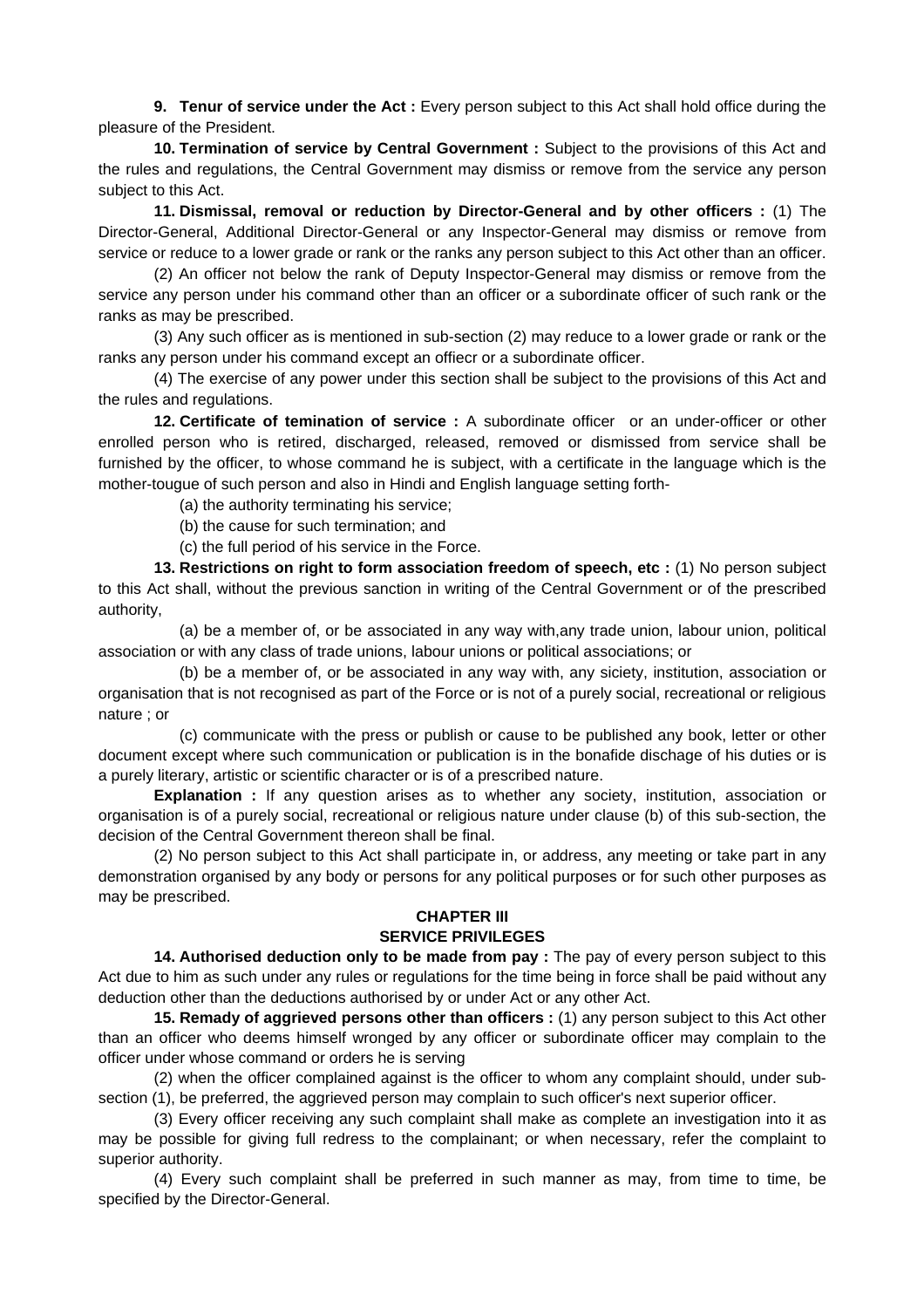(5) The Central Government may revise any decision by the Director-General under sub-section (2), but, subject thereto, the decision of the Director-General shall be final.

**16. Remedy of aggrieved officers :** Any officer who deems himself wronged by his Commandant or any superior officer and who on due application made to his Commandant or such superior officer does not receive the redress to which he considers himself entitled, may complain to the Central Government in such manner as may, from time to time, be specified by the Director-General.

**17. Immunity from attachment :** Neither the arms, cloths, equipment, accoutrements or necessaries of any person subject to this Act, nor any animal used by him for the discharge of his duty shall be seized, nor shall, the pay and allowances of any such person or any part there of be attached by direction of any civil or revenue court or any revenue officer in satisfaction of any decree or order enforceable against him.

**18. Immunity from arrest for debt :** (1) No person subject to this Act shall, so long as he belongs to the Force, be liable to be arrested for debt under any process issued by, or by the authority of, any civil or revenue court or revenue officer, except with the prior consent of the Central Government.

 (2) The Judge of any such court or the said officer may examine into any complaint made by such person or his superior officer of the arrest of such person contrary to the provisions of this section and may, by warrant under his hand, discharge the person, and award reasonable costs to the complainant, who may recover those costs in like manner as he might have recovered costs awarded to him by a decree against the person obtaining the process.

(3) For the recovery of such costs no court-fee shall be payable by the complainant.

**19. Immunity of persons attending Assam Rifles Court from arrest : (**1) No Presiding Officer or member of an Assam Rifles Court, no Law Officer, no party to any proceeding before an Assam Rifles Court, or his legal practitioner or agent and no witness acting in obedience to a summons to attend as Assam Rifles Court shall, while proceeding to, attending or returning from, an Assam Rifles Court, be liable to arrest under civil or revenue process.

 (2) If any such person is arrested under any such process, he may be discharged by order of the Assam Rifles Court.

**20. Savings of rights and privileges under other laws :** The rights and privileges specified in the preceding section of this Chapter shall be in addition to, and not in derogation of, any other rights and privileges conferred on persons subject to this Act generally by any other law for the time being in force.

## **CHAPTER IV OFFENCES**

 **21. Offences in relation to the enemy and punishable with death :** Any person subject to this Act who commits any of the following offences, that is to say,

 (a) shamefully abandons or delivers up any post, place or guard, committed to his charge or which it is his duty to dedend; or

 (b) intentionally uses any means to compel or induce any person subject to this Act or to army, naval,air force law or any member of other armed forces to abstain from acting against the enemy or to discourage such person from acting against the enemy; or

 (c) in the presence of enemy, shamefully casts away his arms, ammunition, tools or equipment or misbehaves in such manner as to show cowardice; or

 (d) treacherously holds correspondence with, or communicates intelligence to, the enemy or any person in arms against the Union; or

 (e) directly or indirectly assists the enemy with money, arms, ammunition, stores or supplies or in any other manner whatsoever; or

 (f) in time of active operation against the enemy intentionally occasions a false alarm in action, camp, quarters or spreads or causes to be spread reports calculated to create alarm or despondency; or

 (g) in time of action leaves his Commandant or other superior officer or his post, guard, picket, patrol or party wihout being regularly relieved or without leave; or

 (h) having been captured by the enemy or made a prisoner of war, voluntarily serves with or aids the enemy ;or

(i) knowingly harbours or protects an enemy not being a prisoner; or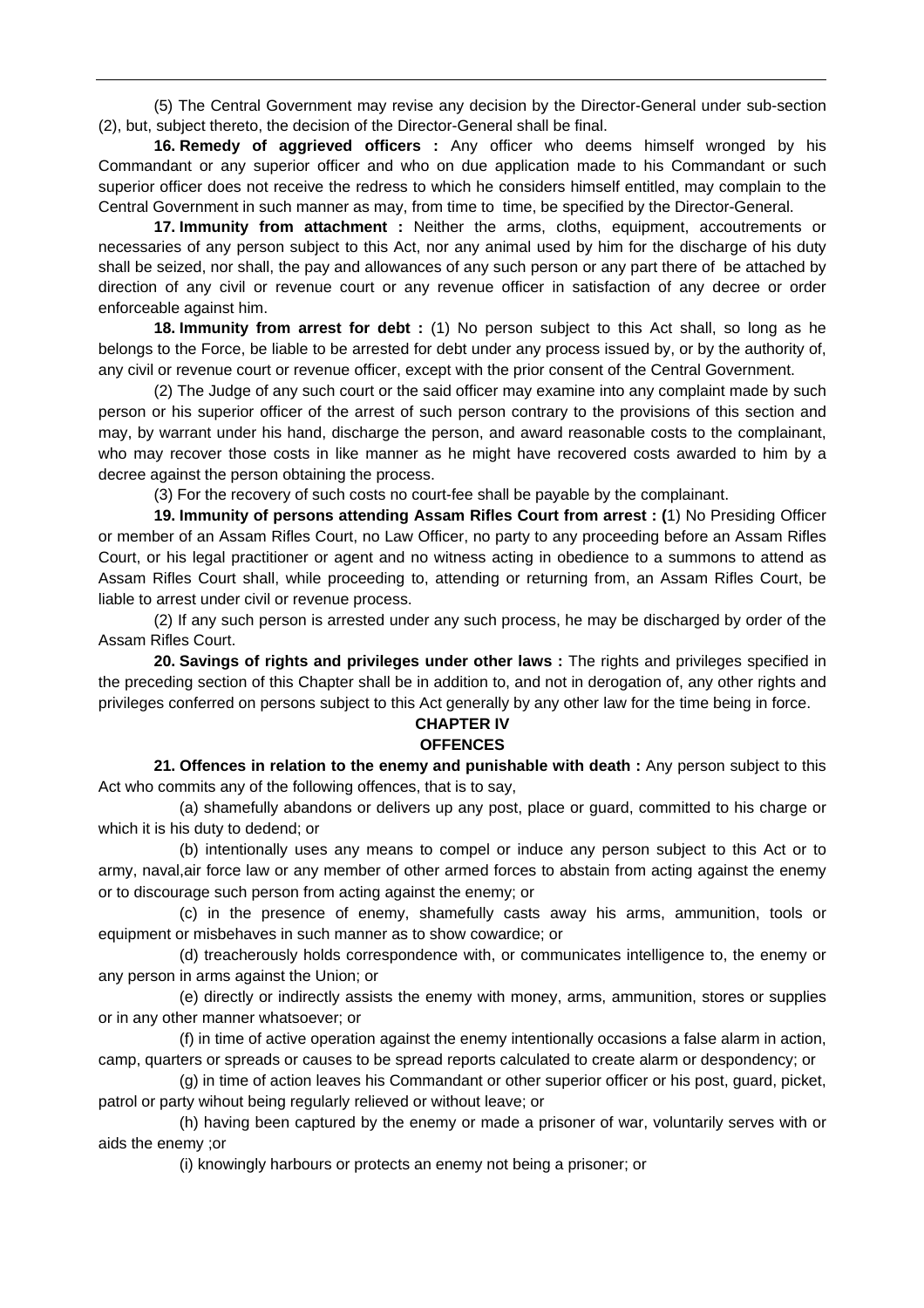(j) being a sentry in time of active operation against the enemy or alarm, sleeps upon his post or is intoxicated; or

 (k) knowingly does any act calculated to imperil the success of the Force or the army, naval, air forces of India or any other armed forces of the Central Government co-operating therewith or any part of such forces,

 shall, on conviction by as Assam Rifls Court, be liable to suffer death or such less punishment as is in this Act mentioned.

**22. Offences in relation to the enemy and not punishable with death :** Any person subject to this Act who commits any of the following offences, that is to say,

 (a) is taken prisoner or captured by the enemy, by want of due precaution or through disobedience of orders, or wilful neglect of duty, or having been taken prisoner or so captured fails to rejoin his service when able to do so; or

 (b) without due authority holds correspondence with, or communicates intelligence to, the enemy or any person in league with the enemy or having come by the knowledge of any such correspondence or communication, wilfully omits to discover it immediately to his Commandant or other superior officer,

 shall, on conviction by an Assam Rifls Court, be liable to suffer imprisonment for a term which may extend to fourteen years or such less punishment as is in this Act mentioned.

**23. Offences punishable more severly on active duty than at other times :** Any person subject to this Act who commits any of the following offences, that is to say,

(a) forces a safeguard or forces or uses criminal force to a sentry; or

(b) breaks into any house or other place in search of plunder; or

(c) being a sentry, sleeps upon his post is intoxicated; or

(d) without orders from his officer, leaves his guard, picket, patrol or posts; or

 (e) intentionally or through neglect occasions a false alarm in camp or quarters, or spreads or causes to be sperad reports calculated to create unnecessary alarm or despondency; or

 (f) makes known the parole, watchword or countersign to any person not entitled to receive it ;or

(g) knowingly gives a parole, watch word or countersign different from what he received,

shall, on conviction by an Assam Rifles Court,

 (A) if he commits any such offence when on active duty, be liable to suffer imprisonment for a term which may extend to fourteen years or such lesss punishment as is in this Act mentioned; and

 (B) if he commits any such offence when not on active duty, be liable to suffer imprinosment for a term which may extend to seven years or such less punishment as is in this Act mentioned.

**24. Mutiny :** Any person subject to this Act who commits any of the following offences, that is to say,

 (a) begins, incites, causes or conspires with any other person to cause any mutiny in the Force or in the army, naval or air forces of India or any forces co-operating there with; or

(b) joins in any such mutiny; or

 (c) being present at any such mutiny, does not use his ulmost endeavours to suppress the same; or

 (d) knowing or having reason to believe in the existence of any such mutiny, or of any intention to mutiny or of any such conspiracy, does not, without delay, give information thereof to his Commandant or other superior officer; or

 (e) endeavours to seduce any person in the Force or in the army, naval or air forces of India or any forces co-operating therewith from his duty or allegiance to the Union,

 shall, on conviction by an Assam Rifles Court, be liable to suffer death or such less punishment as is in this Act mentioned.

**25. Desertion and desertion :** (1) Any person subject to this Act who deserts or attempts to desert the service shall, on conviction by an Assam Rifles Court,

 (a) if he commits the offence when on active duty or when under orders for active duty, be liable to suffer death or such less punishment as is in this Act mentioned;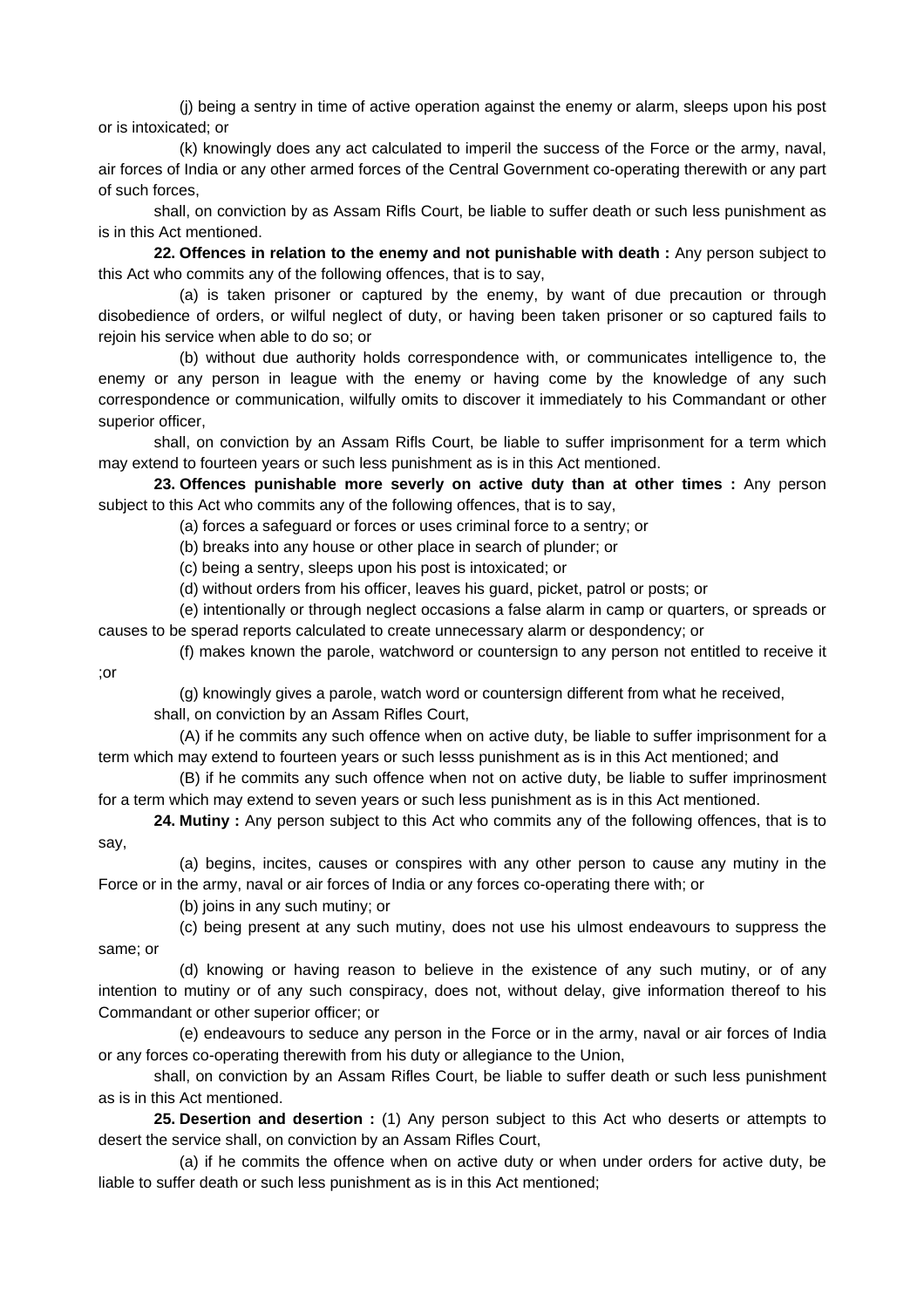(b) if he commits the offence under any other circumstances, be liable to suffer imprisonment for a term which may extend to seven years or such less punishment as is in this Act mentioned.

 (2) Any person subject to this Act who knowingly harbours any such deserter shall, on conviction by an Assam Rifles Court, be liable to suffer imprisonment for a term which may extend to seven years or such less punishment as is in this Act mentioned.

 (3) Any person subject to this Act who, being cognisant of any desertion or attempt at desertion of person subject to this Act, does not forthwith give notice to his own or some other superior officer, or take any steps in his power to cause such person to be apprehended, shall, on conviction by an Assam Rifles Court, be liable to suffer imprisonment for a term which may extend to two years or such less punishment as is in this Act mentioned.

**26. Absence without leave :** Any person subject to this Act who commits any of the following offences, that is to say,

(a) absents himself without leave; or

(b) without sufficient cause, overstays leave granted to him; or

 (c) being on leave of absence and having received information from the appropriate authority that any battalion or part thereof or any other unit of the Force, to which he belongs, has been ordered on active duty, fails, without sufficient cause, to rejoin without delay; or

 (d) without sufficient cause, fails to appear at the time fixed at the parade or place appointed for exercise or duty; or

 (e) when on parade, or on the line of march, without sufficient cause or without leave from his superior officer, quits the parade or line of march ; or

 (f) when in camp or elsewhere, is found beyond any limits fixed, or in any place prohibited, by any general, local or other order, without a pass or written leave from his superior officer; or

 (g) without leave from his superior officer or without due cause, absents himself from any school when duly ordered to attend there, shall, on conviction by anAssam Rifles Court, be liable to suffer imprisonment for a term which may extend to three years or such less punishment as is in this Act mentioned.

**27. Striking or threatening superior officers :** Any person subject to this Act who commits any of the following offences, that is to say,

(a) uses criminal force to or assaults his superior officer; or

(b) uses threatening language to such officerr; or

(c) uses insubordinate language to such officer,

shall, on conviction by an Assam Rifles Court,

 (A) if such officer is at the time in the execution of his office or, if the offence is commited on active duty, be liable to suffer imprisoment for a term which may extend to fourteen years or such less punishment as is in this Act mentioned; and

 (B) in other cases, be liable to suffer imprisonment for a term which may extend to ten years or such less punishment as is in this Act mentioned:

 Provided that in the case of an offence specified in clause (c), the imprisonment shall not exceed five years.

**28. Disobedience to superior officer :** (1) Any person subject to this Act who disobeys, in such manner as to show a wilful defiance of authority, any lawful command given personally by his superior officer in the execution of his office whether the same is given orally, or in writing or by signal or otherwise, shall, on conviction by an Assam Rifles Court, be liable to suffer imprisonment for a term which may extend to fourteen years or such less punishment as is in this Act mentioned.

 (2) Any person subject to this Act who disbeys any lawful command given by his superior officer shall, on conviction by an Assam Rifles Court,

 (a) if he commits such offence when on active duty, be liable to suffer imprisonment for a term which may extend to fourteen years or such less punishment as is in this Act mentioned; and

 (b) if he commits such offence when not on active duty, be liable to suffer imprisonment for a term which may extend to five years or such less punishemt as is in this Act mentioned.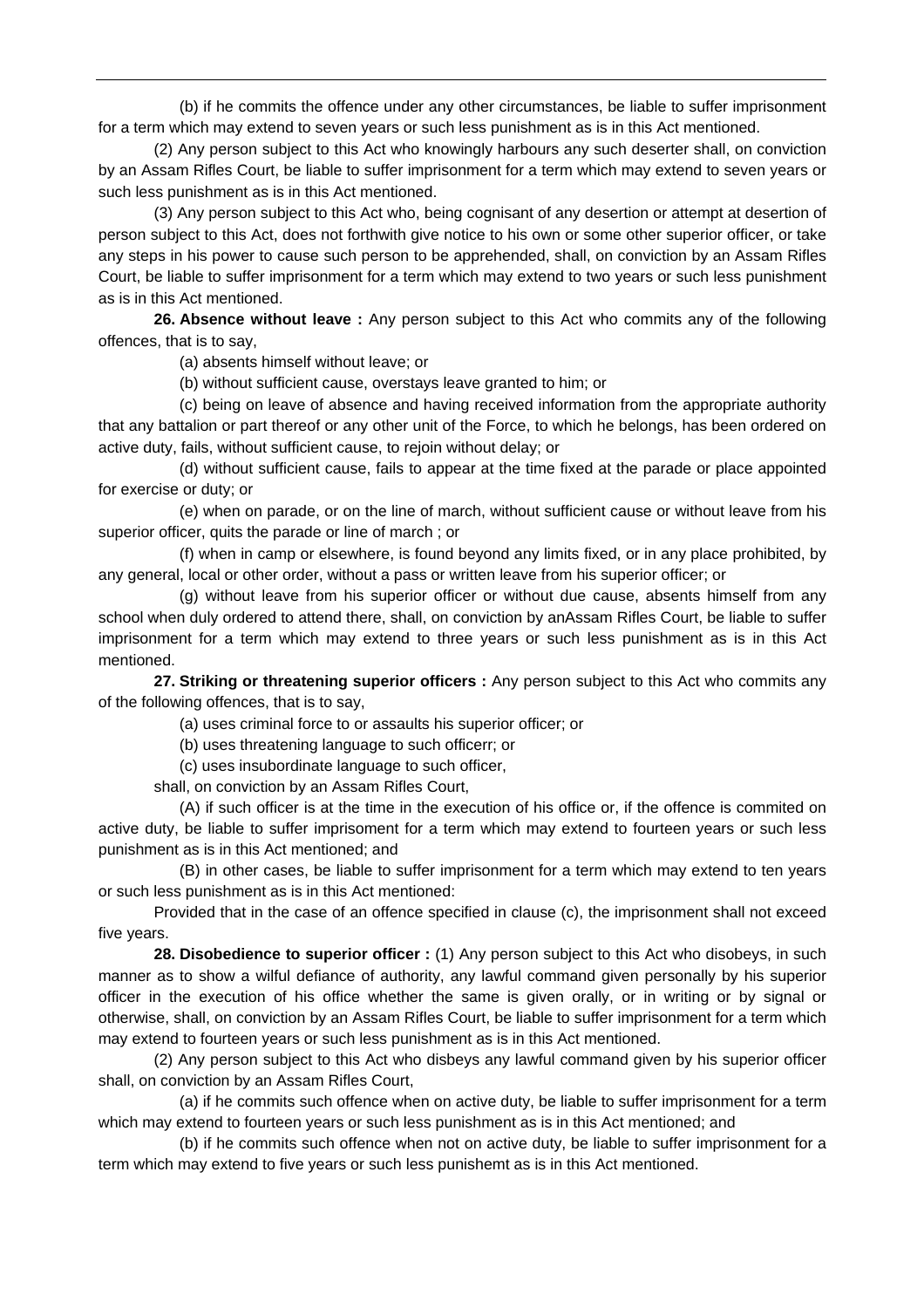**29. Insubordination and obstruction :** Any person subject to this Act who commits any of the following offences, that is to say,

 (a) being concerned in any quarrel, affray or disorder, refuses to obey any officer, though of inferior rank, who order him into arrest, or uses criminal force to or assaults any such officer; or

 (b) uses criminal force to, or assaults any person, whether subject to this Act or not, in whose custody he is lawfully placed, and whether he is or is not his superior officer; or

(c) resists an escort whose duty it is to apprehend him or to have him in charge; or

(d) breaks out of barracks, camp or quarters; or

(e) neglects to obey any general, local or other order ;or

 (f) impedes the Force Police referred to in section 85 or any person lawfully acting on its behalf, or when called upon, refuses to assist in the execution of his duty a Force Police or any person lawfully acting on his behalf,

 shall, on conviction by an Assam Rifles Court, be liable to suffer imprisonment for a term which may extend, in the case of the offences specified in clauses (d) and (e), to two years, and inthe case of the offences specified in the other clauses, to ten years, or in either case such less punishment as is in this Act mentioned.

**30. Fraudulent enrolment :** Any person subject to this Act who knowingly attempts to get enrolled or enrolls any other person who does not fulfil the conditions enabling hm to be enrolled, shall, on conviction by the Assam Rifles Court, be liable to suffer imprisonment for a term which may extend to five years or such less punishment as is an this Act mentioned.

**31. False answers on enrolment :** Any person having become subject to this Act who is discovered to have made at the time of enrolment a wilfully false answer to any question set-forth in the prescribed form of enrolment which has been put to him the enrolling officer before whom he appears for the purpose of being enrolled, shall, on conviction by an Assam Rifles Court, be liable to suffer imprisonment for a term which may extend to five years or such less punishment as is in this Act mentioned.

**32. Unbecoming conduct :** Any officer, subordinate officer or an under-officer who behaves in a manner unbecoming his position and the character expected of him shall, on conviction by as Assam Rifles Court, be liable to be dismissed or to suffer such less punishment as is in this Act mentioned.

**33. Certain forms of disgraceful conduct:** Any person subject to this Act who commits any of the following offences, that is to say,

(a) is guilty of any disgraceful conduct of a cruel, indecent or unnatural kind; or

 (b) malingers, or feigns or produes disease or infirmity in himself of intentionally delays his cure or aggravates his disease or infirmity; or

 (c) with intent to render himself or any other person unfit for service, voluntarily causes hurt to himself or that person,

 shall, on conviction by an Assam Rifles Court, be liable to suffer imprisonment for a term which may extend to seven years or such less punishment as is in this Act mentioned.

**34. III-treating a subordinate :** Any officer, subordinate officer or an under-Officer who uses criminal force to or otherwise ill-treats any person subject to this Act, being his subordinate in rank or position, shall, on conviction by an Asam Rifles Court, be liable to suffer imprisonment for a term which may extend to seven years or such less punishment as is in this Act mentioned.

**35. Intoxication :** Any person subject to this Act who is found in a state of intoxication whether on duty or not, shall, on conviction by an Assam Rifles Court, be liable to suffer imprisonment for a term which may extend to six months or such less punishment as is in this Act mentioned.

**36. Permitting escape of person in custody :** Any person subject to this Act who commits any of the following offences, that is to say,

 (a) when in command of guard, picket, patrol or post, releases without proper authority, whether wilfully or without reasonable excuse, any person committed to his charge, or refuses to receive any prisoner or person so committes; or

 (b) wilfully or without reasonable excuse allows to escape any person who is committed to his charge, or whom it is his duty to keep or guard,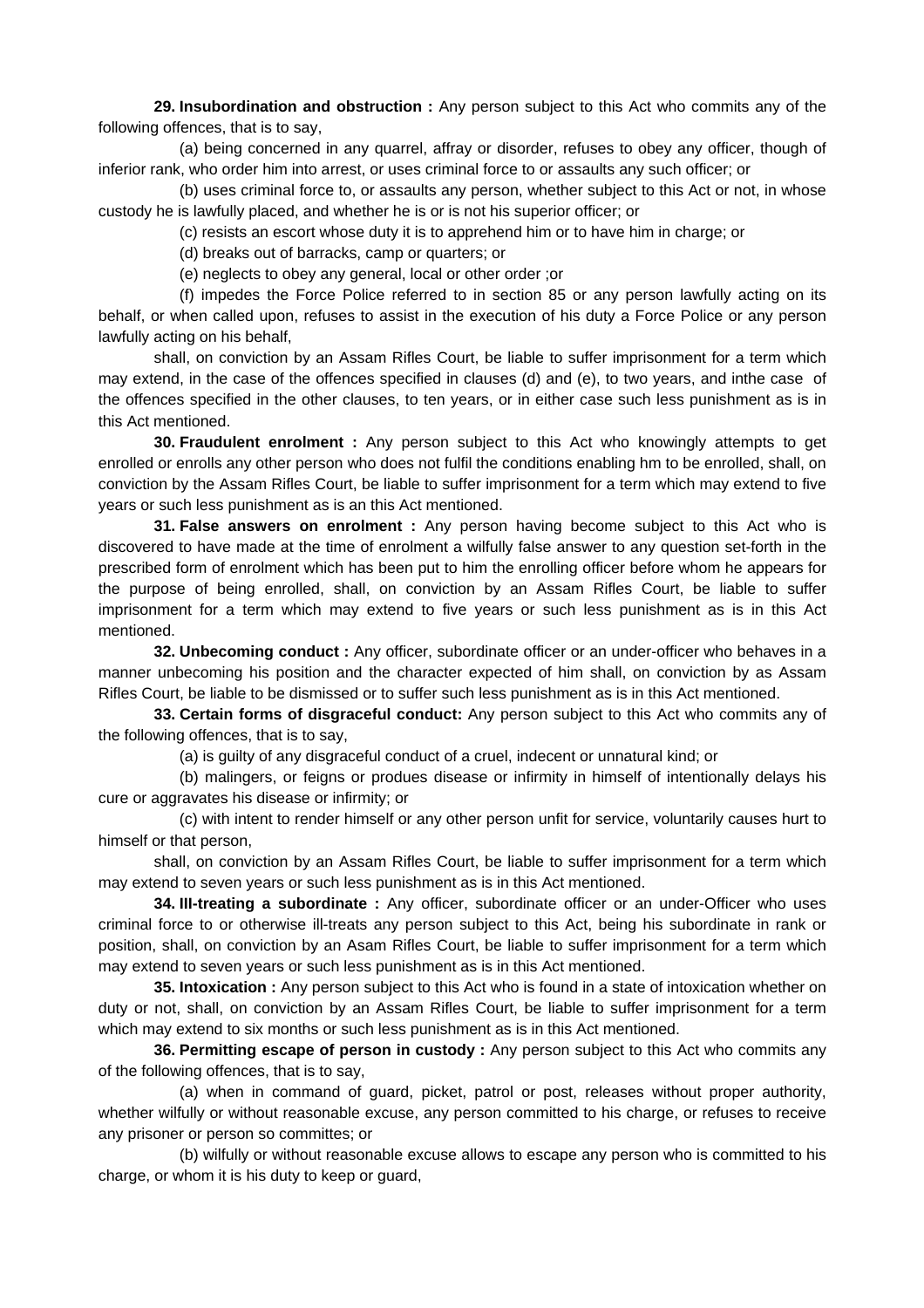shall, on conviction by an Assam Rifles Court, be liable, if he has acted wilfully, to suffer imprisonment for a term which may extend to ten years or such less punishment as is in this Act mentioned; and if he has not acted wilfully, to suffer imprisonment for a term which may extend to two years or such less punishment as is in this Act mentioned.

**37. Irregularity in connection with arrest or confinement :** Any person subject to this Act who commits any of the following offences, that is to say,

 (a) unnecessarily detains a person in arrest or confinement without beinging him to trial, or fails to bring his case before the proper authority for investigation; or

 (b) having committed a person to Force custody fails without reasonable cause to deliver at the time of such committal, or as soon as practicable, and in any case within forty-eight hours thereafter, to the officer or other person into whose custody the person arrested is committed, an account in writing signed by himself of the offence with which the person so committed is charged,

 shall, on conviction by an Assam Rifles Court, be liable to suffer imprisonment for a term which may extend to one year or such less punishment as is in this Act mentioned.

**38. Escape from custody :** Any person subjcet to this Act who, being in lawful custody, escapes or attempts to escape, shall on conviction by an Assam Rifles Court, be liable to suffer imprisonment for a term which may extend to three years or such less punishment as is in this Act mentioned.

**39. Offences on respect of property :** Any person subject to this Act who commits any of the following offences, that is to say,

 (a) commits theft of any property belonging to the Government, or to any Force mess, band, or institution, or to any person subject to this Act; or

(b) dishonestly misappropriates or converts to his own use any such property; or

(c) commits criminal breach of trust in respect of any property ;or

 (d) dishonestly receives or retains any such property in respect of which any of the offences under clauses (a), (b) and (c) has been committed, knowing or having reason to belive the commission of such offence; or

(e) wilfully destory or injures any property of the Government entrusted to him; or

 (f) does any other thing with intent to defraud, or to cause wrongful gain to one person or wrongful loss to another person,

 shall on conviction by an Assam Rifles Court, be liable to suffer imprisonment for a term which may extend to ten years or such less punishment as is in this Act mentioned.

**40. Extortion and corruption :** Any person subject to this Act who commits any of the following offences, that is to say,

(a) commits extortion; or

(b) without proper authority extracts from any person money, provisions or service,

 shall, on conviction by an Assam Rifles Court, be liable to suffer imprisonment for a term which may extend to ten years or such less punishmant as is in this Act mentioned.

**41. Making away with equipment :** Any person subject to this Act who commits any of the following offences, that is to say,

 (a) makes away with, or is concerned in making away with any arms, ammunition, equipment, instruments, tools, clothing or any other thing being the property of the Government issued to him for use or entrusted to him ; ro

(b) loses by neglect anything mentioned in clause (a) ;or

(c) sells, pawns, destroys or defaces any meda;l or decoration granted to him,

 shall, on conviction by an Assam Rifles Court, be liable to suffer imprisonment for a term which may extend, in the case of the offences specified in clause (a), to ten years, and in the case of the offences specified in the other clauses, to five years, or in either case such less punishment as is in this Act mentioned.

**42. Injury to property :** Any person subject to this Act who commits any of the following offences, that is to say,

 (a) destroys or injures any property mentioned in clause (a) of section 41 or any property belonging to any Force mess, band or institution, or to any person subject to this Act; or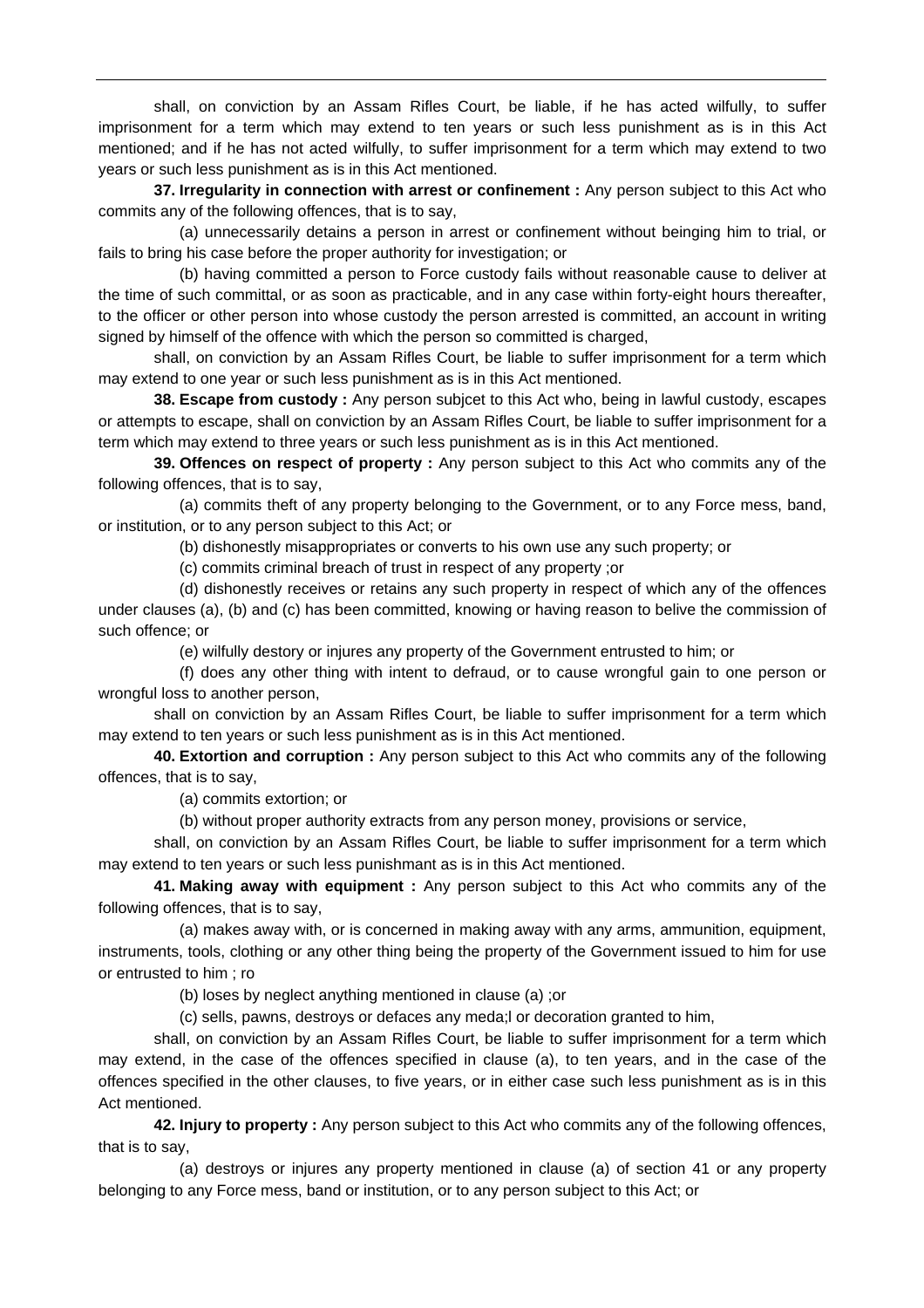(b) commits any act which causes damage to, or destruction of any property of the Government by fire ; or

(c) kills, injures away with ill-treats or loses any animal entrusted to him,

 shall, on conviction by an Assam Rifles Court, be liable, if he has acted wilfully, to suffer imprisonment for a term which may extend to ten years or such less punishment as is in this Act mentioned; and if he has acted without reasonable excuse, to suffer imprisonment for a term which may extend to five years or such less punishment as is in this Act mentioned.

**43. False accusations :** Any person subject to this Act who commits any of the following offences, that is to say,

 (a) makes a false accusation against any person subject to this Act, knowing or having reason to believe such accusation to be false ; or

 (b) in making complaint against any person subject to this Act, makes any statement affecting the character of such person, knowing or having reason to believe such statement to be false, o r knowingly and wilfully suppresses any material facts,

 shall, on conviction by an Assam Rifles Court, be liable to suffer imprisonment for a term which may extend to three years or such less punishment as is in this Act mentioned.

**44. Falsifying official document and fales declarations :** Any person subject to this Act who commits any of the following offences, that is to say,

 (a) in any report, return, list, certificate, book or other document made or signed by him, or of the contents of which it is his duty to ascertain the accuracy, knowingly makes, or is privy to the making of any false or fraudulent statement; or

 (b) in an document of the description mentioned in clause (a), knowingly makes, or is privy to the making of, any omission, with intent to defruad; or

 (c) knowingly and with intent to injure any person or knowingly and with intent to defraud, suppresses, defaces, alters or make away with any document which it is his duty to preserve or produce; or

 (d) where it is his official duty to make a declaration respecting any matter, knowingly makes a false declaration ;or

 (e) obtains for himself, or for any other person, any pension, allowance or other advantage or privilege by a statement which is false, and which he either knows or belives to be false or does not believe to be true, or by making or using false entry in any book or record, or by making any document containing a false statement, or by omitting to make a true entry or document containing a true statement,

 shall, on conviction by an Assam Rifles Court, be liable to suffer imprisoment for a term which may extend to ten years or such less punishment as is in this Act mentioned.

**45. Signing in blank and failure to report :** Any person subject to this Act who commits any of the following offences, that is to say,

 (a) when signing any document relating to pay, arms, ammunition, equipment, clothing, supplies or stores, or any property of the Government fraudulently leaves in blkank any material part for which his signature is a Voucher ; or

 (b) refuses or by culpable neglect omits to make or send a report or return which it is his duty to make or send,

 shall, on conviction by an Asam Rifles Court, be liable to suffer imprisonment for a term which may extend to three years or such less punishment as is in this Act mentioed.

**46. Offences relating to Assam Rifles Court :** Any person subject to this Act who commits any of the following offeces, that is to say,

 (a) being duly summoned or ordered to attend as a witness before an Assam Rifles Court, wilfully or without reasonable excuse, makes default in attending ;or

 (b) refuses to take an oath or make an affirmation legally required by an Assam Rifles Court to be taken or made ;or

 (c) refuses to produce or deliver any document in his powerr or control legally required by an Assam Rilfles Court to be produced or delivered by him ;or

(d) refuses, when a witness, to answer any question which he is by law bound to answer ; or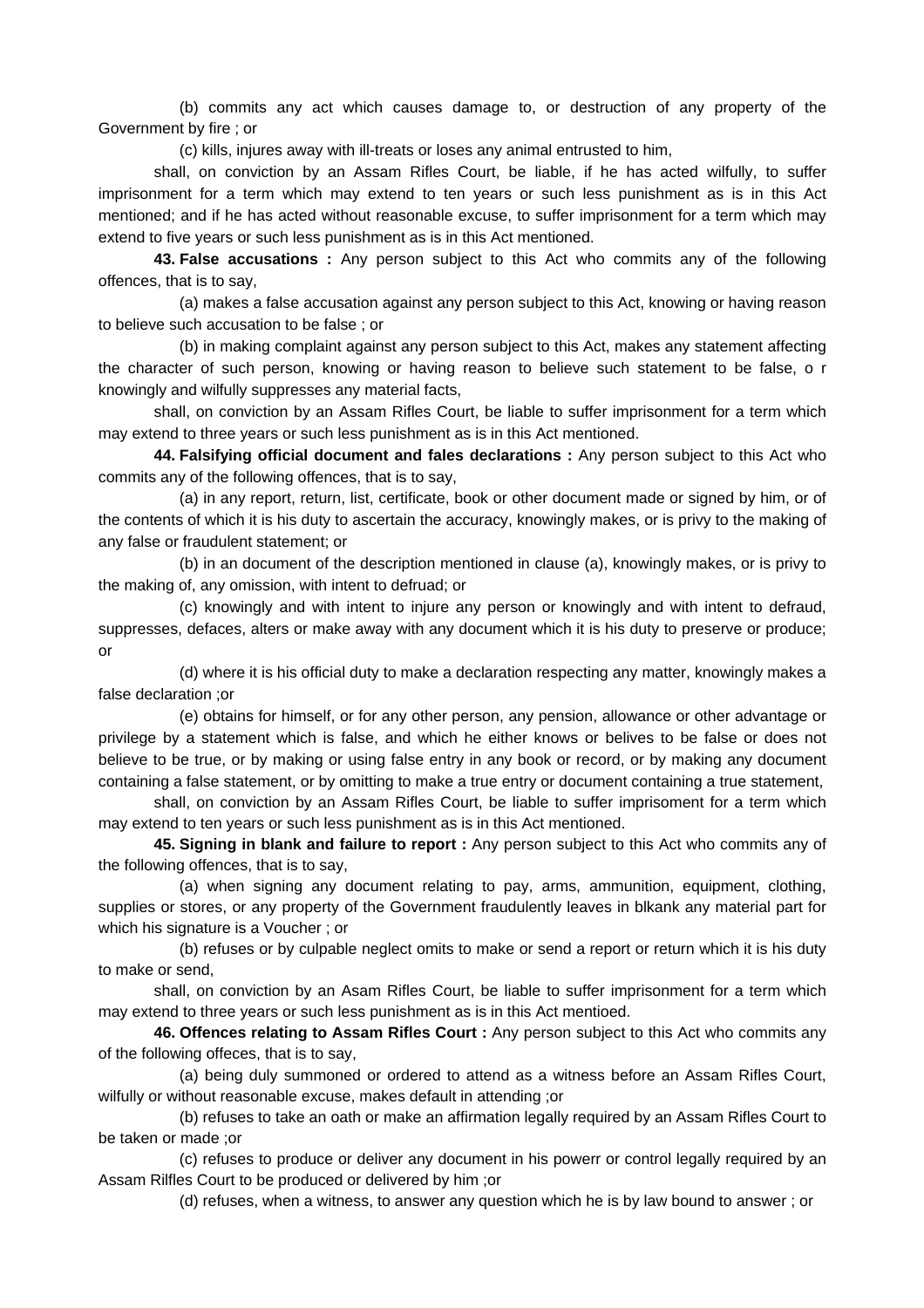(e) is guilty of contempt of the Assam Rifles Court by using insulting or threatening language, or by causing any interruption or disturbance in the proceedings of such Court,

 shall on conviction by an Assam Rifles Court, be liable to sufferr imprisonment for a term which may extend to three years or such less punishment as is in this Act mentioned.

**47. False evidence :** Any person subject to this Act who, having been duly sworn or affirmed before any Assam Rifles Court or other court competent under this Act to administer an oath or affirmation, make any statement which is false, and which he either knows or believes to be false or does not belive to be true, shall, on conviction by an Assam Rifles Court, be liable to suffer imprisonment for a term which may extend to seven years or such less punishment as is in this Act mentioned.

**48. Unlawful detention of pay :** Any officer, subordinate officer or an under-officer who, having received the pay of a person subject to this Act, unlawfully detains or refuses to pay the same when due, shall, on conviction by an Assam Rifles Court, be liable to suffer imprisonment for a term which may extend to five years or such less punishment as in this Act mentioned.

**49. Violation of good order and discipline :** Any person subject to this Act who is guiltyy of any act or omission which, though not specified in this Act, is prejudicial to good order and discipline of the Force shall, on conviction by an Assam Rifles Court, be liable to suffer imprisonment for a term which may extend to seven years or such less punishment as is in this Act mentioned.

**50. Miscellaneous offences :** Any person subject to this Act who commits any of the following offences, that is to say,

 (a) being in command at any post on the march, and receiving a complaint that anyone under his command has beaten or otherwise mal-treated or oppressed any person, or has disturbed any fair or market, or committed any riot or trespass, fails to have due reparation made to the injured person or to report the case to the proper authority; or

 (b) by defiling any place of worship, or otherwise, intentionally insults the religion, or wounds the religious feelings of any person; or

 (c) attempts to commit suicide, and in such attempt does any act towards the commission of such offence ;or

 (d) being below the rank of subordinate officer, when off duty, appears without proper authority, in or about camp, or when going, to, or returing from, any town or bazaar, carrying a rifle, sword or other offensive weapons; or

 (e) directly or indirectly accepts or obtains, or agrees to accept or attempts to obtain, for himself or for any other person, any gratification as a motive or reard for procuring the enrolment of any person or leave of absence, promotion or any other advantage or indulgence for any person in the service ; or

 (f) commits any offence against the property or person of any inhabitant of, or resident in, the country in which he is serving, shall, on conviction by an Assam, Rifles Court, be liable to suffer imprisonment for a trerm which may extend to seven years or such less punishment as is in this Act mentioned.

**51. Attempt.-** Any person subject to this Act who attempts to commit any of the offences specified in sections 21 to 50 (both inclusive) and in such attempt does any act towards the commission of the offence shall, on conviction by an Assam Rifles Court, where no express provision is made by this Act for the punishment of such attempt, be liable,-

 (a) if the offence attempted to be commtted is punishable with death, to suffer imprisonment for a term which may extend to fourteen years or such less punishment s is in this Act mentioned; and

 (b) if the offence attempted to be committed is punishable with imprisonment to suffer imprisonment for a term which may extend to one-half of the longest term provided for that offence or such less punishment as is in this Act mentioned.

**52. Abetment of offences that have been committed.**- Any person subject to this Act who abets the commission of any of the offences specified in Sections 21 to 50 (both inclusive) shall, on conviction by an Assam Rifles Court, if the Act abetted is committed in consequence of the abetment and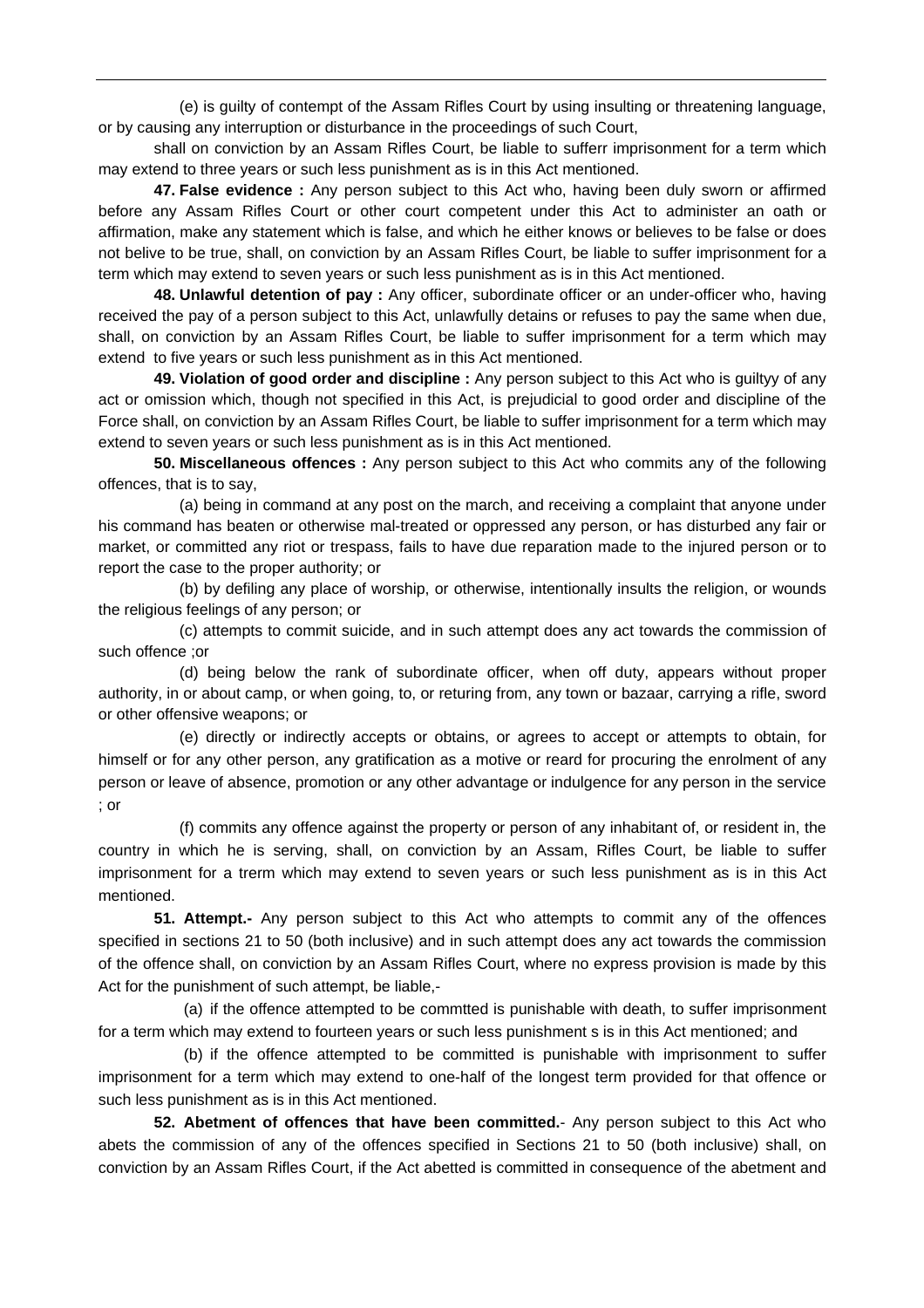no express provision is made by this Act for the punishment of such abetment, be liable to suffer the punishment provided for that offence or such less punishment as is in t his Act mentioned.

**53. Abetment of offences punishable with death and not committed.-** Any person subject to this Act who abets the commission of any of the offences punishable with death under sections 21, 24 and clause (a) of sub-section (1) of section 25 shall, on conviction by an Assam Rifles court, if that offence, be not committed in consequence of the abetment, and no express provision is made by this Act for the punishment of such abetment, be liable to suffer imprisonment for a term which may extend to fourteen years of such less punishment as is in this Act mentioned.

**54. Abetment of offences punishable with imprisonment and not committed.-** Any person subject to this Act who abets the commission of any of the offences specified in sections 21 to 50 (both inclusive) and punishable with imprisonment shall, on conviction by an Assam Rifles Court, if that offence, be not committed in consequence of the abetment, and no express provision is made by this Act for the punishment of such abetment, be liable to suffer imprisonment for a term which may extend to one-half of the longest term provided for that offence or such less punishment as is in this Act mentioned.

**55. Civil offences.-** Subject to the provisions of section 56, any person subject to this Act who at any place in, or beyond, India commit any civl offence shall be deemed to be guilty of an offence against this Act and, if charged therewith under this section, shall be liable to be tried by an Assam Rifles Court and, on conviction, be punishable as follows, that is to say,-

 (a) if the offence is one which would be punishable under any law in force in India with death, he shall be lible to suffer ny punishment assigned for the offence, by the aforesaid law and such less punishment as is in this Act mentioned; and

 (b) in any other case, he shall be liable to suffer ny punishment assigned for the offence by the law in force in India, or imprisonment for a term which may extend to seven years, or such less punishment as in this Act mentioned.

**56. Civil offences not triable by an Assam Rifles Court.-** A person subject to this Act who commits an offence of murder or of culpable homicide not amounting to murder against, or of rape in relation to, a person not subject to this Act shall not be deemed to be guilty of an offence against this Act and shall not be tried by an Assam Rifles Court, unless he commits any of the said offences,-

(a) while on active duty; or

(b) at any place outside India; or

(c) at any place specified by the Central Government, by notification in this behalf.

# **CHAPTER V**

## **PUNISHMENTS**

**57. Punishment awardable by Assam Rifles Courts.-** (1) Punishment may be inflicted in respect of offences committed by persons subject to this Act and convicted by the Assam Riles Courts, according to the scale following, that is to say,-

(a) death;

 (b) imprisonment which may be for the term of life or any other lesser term but excluding imprisonment for a term not exceeding three months in Force custody;

(c) dismissal from the service;

(d) compulsory retirement from service;

 (e) imprisonment for a term not exceeding three months in Force custody except in case of officers and subordinate officers;

 (f) reduction to the ranks or to a lower rank or grade or place in the list of their rank in the case of an under-officer;

 (g) foreiture of seniorty of rank and forfeiture of all or any part of the service for the purpose of promotion;

(h) forfeiture of service for the purpose of increased pay, pension or any other prescribed

purpose;

(i) fine;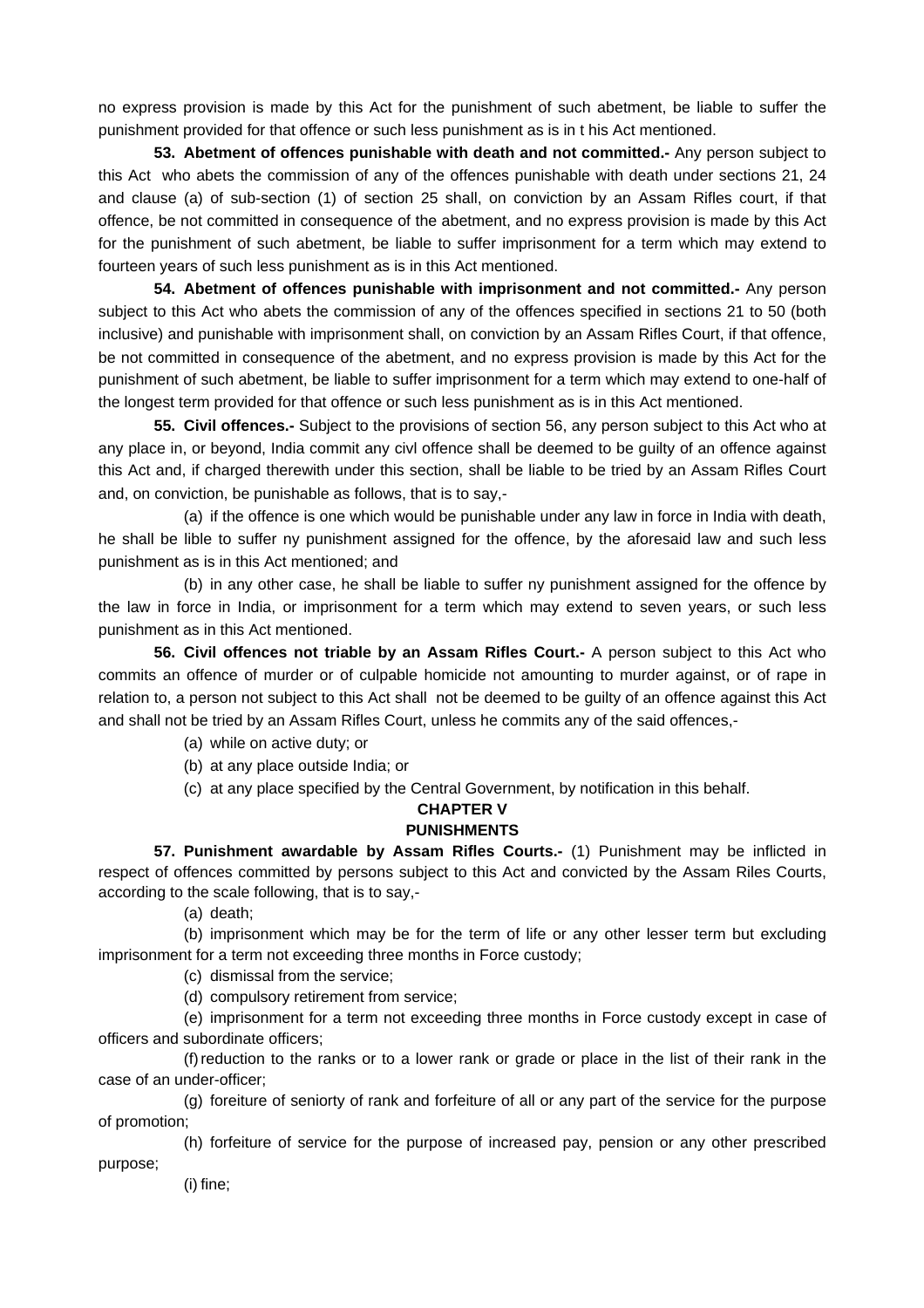(j) severe reprimand or reprimand except in the case of persons below the rank of an underofficer;

 (k) forfeiture of pay and allowances for a period not exceeding three months for an offence committed on active duty;

 (l) forfeiture in the case of person sentenced to dismissal from the service of all arrears of pay and allowances and other public money due to him at the time of such dismissal;

 (m) stoppage of pay and allowances until any proved loss or damage occaioned by the offence for which he is convicted is made good.

 (2) Each of the punishments secified in sub-section (1) shall be deemed to be inferior in degree to every punishment preceding it in the above scale.

**58. Alternative punishments awardable by Assam Rifles Courts.-** Subject to the provisions of this Act, an Assam Rifles Court may, on convicting a person subject to this Act of any of the offences specified in sections 21 to 54 (both inclusive) award either the particulars punishment with which the offence is stated in the said sections to be punishable or, in lieu thereof, any of the punishments lower in the scale et out in section 57 regard being had to the nature and degree of the offence.

**59. Combination of punishment.-** A sentence of an Assam Rifles Court may award in addition to, or without any one other punishment, the punishment specified in clause (c) of sub-section (1) of section 57, and any one more of the punishments specified in clauses (f) to (m) (both inclusive) of that sub-section.

**60. Retention in the Force of a person convicted on active duty.-** When on active duty, any enrolled person has been sentenced by an Assam Rifles Court to dismissal or to imprisonment whether combined with dismissal or not, the prescribed officer may direct that such person may be retained to serve in the ranks, and such service shall be reckoned as part of his term of imprisonment, if any.

**61. Punishments otherwise than by Assam Rifles Courts.-** Punishments may also be inflicted in respect of offences committed by persons subject to this Act without the intervention of an Assam Rifles Court in the manner stated in sections 62, 64, 65 and 66.

**62. Minor punishments.-** Subject to ther provisions of section 63, a Commandant or such other officer as is, with the consent of the Central Government, specified by the Director-General may, in the prescribed manner, proceed against a person subject to this Act, otherwise than as an officer or a subordinate officer or a Warrant Officer who is charged with an offence under this Act and award such person to the extent prescribed, one or more of the following punishments, that is to say,-

(a) imprisonment in Force custody up to twenty-eight days;

- (b) detention up to twenty-eight days;
- (c) confinement to the lines up to twenty-eight days;
- (d) extra guards or duties;

 (e) deprivation of any special position or special emoluments or any acting rank or reduction to a lower grade of pay;

(f) forfeiture of good service and good conduct pay;

- (g) severe reprimand or reprimand;
- (h) fine up to fourteen day's pay in any one month;

 (i) deduction from his pay and allowances of any sum required to make good such compensation for any expense, loss, damage or destruction caused by him to the Central Government, or any building or property as may be awarded by his Commandant.

**63. Limit of punishments under section 62.-** (1) In the case of an award of two or more of the punishments specified in clauses (a), (b), (c) and (d) of section 62, the punishments specified in clause (c) or clause (d) shall take effect only at the end of the punishment specified in clause (a) or clause (b).

 (2) When two or more of the punishments specified in the said clauses (a), (b) and (c) are awarded to a person conjointly, or when already undergoing one or more of the said punishments, the whole extent of the punishments shall not exceed in the aggregate forty-two days.

 (3) The punishments specified in the said clauses (a), (b) and (c) shall not be awarded to any person who is of the rank of an under-officer or was at the time f committing the offence for which he is punished of such rank.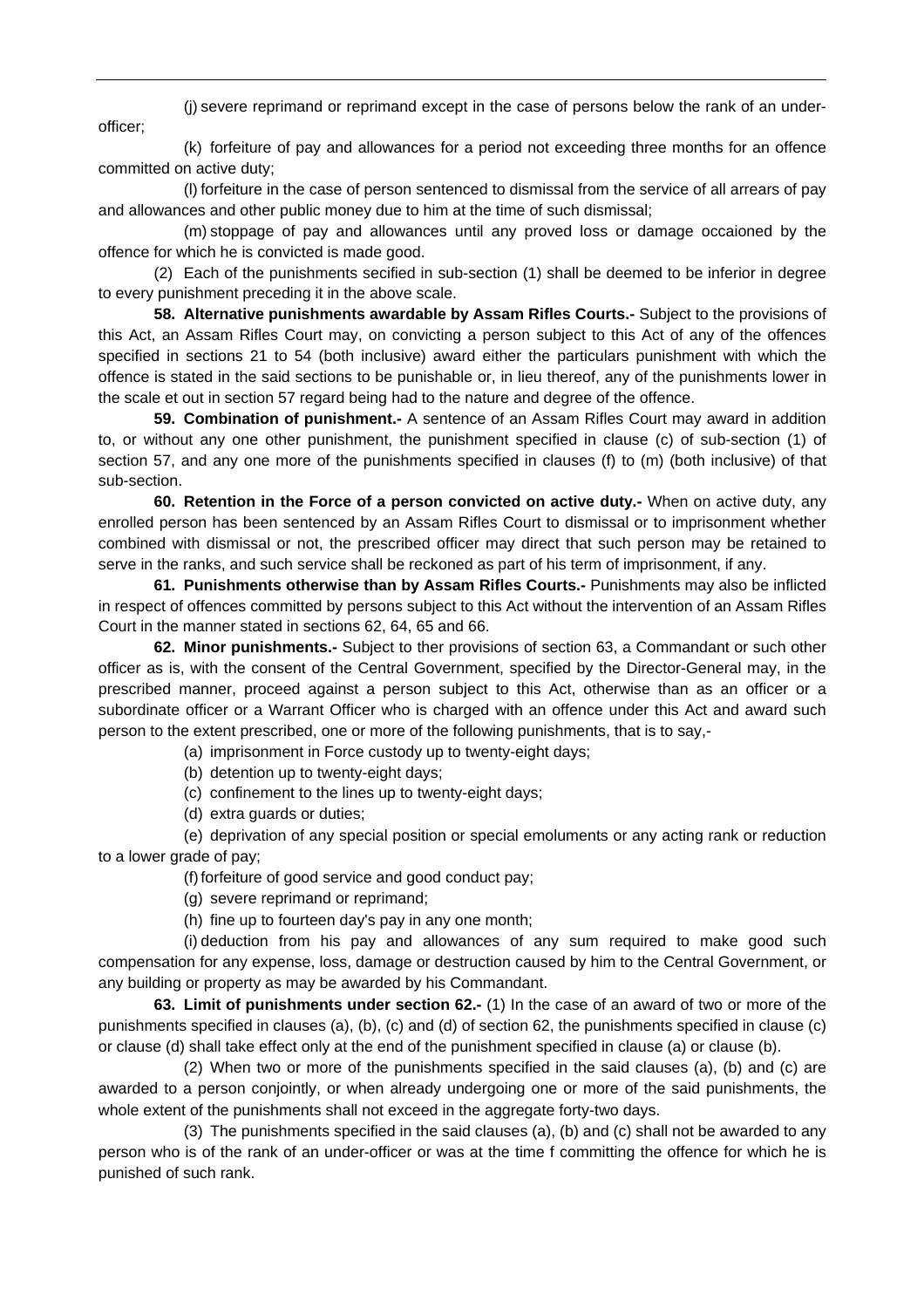(4) The punishments specified in clause (g) of section 62 shall not be awarded to any person below the rank of an under-officer.

**64. Punishment of officers below the rank of Deputy Commandant, subordinate officers and Warrant Officer by Deputy Inspectors-General and others.-** (1) An officer not below the rank of the Deputy Inspector-General or such other officer as is, with the consent of the Central Government, specifieds by the Director-General may, in the rescribed manner, proceed against an officer below the rank of a Deputy Commadant and of any rank of subodinate officer and of the rank of Warrant Officer who is charged with an offence under this Act and award one or more of the following punishments, that is to say,

 (a) forfeiture of seniority, or in the case of any of them whose promotion depends upon the length of service, forfeiture of setrvice for the purpose of promotion for a period not exceeding twelve months, but subject to the right of the accused previous to the award to elect to be tried by an Assam Rifles Court;

(b) severe reprimand or reprimand;

 (c) stoppage of pay and allowances until any proved loss or damage occasioned by the offence of which he is convicted is made good.

 (2) In every case in which punishment has been awarded under sub-section (1), certified true copies of the procedings shall be forwarded, in the prescribed manner, by the officer awarding the punishment to the prescribed superior authority who may , if the punishment awarded, appears to him to be illegal, unjust or exessive, cancel, vary or remit the punishment and make such other direction as may be appropriate in the circumstances of the case.

**65. Punishment of officers below the rank of a Commandant, subordinate officers and Warrant Officer by the Inspectors-General and others.-** (1) An officer not below the rank of the Inspector-General or such other officer as is, with the consent of the Central Government, specified by the Director-General may, in the prescribed manner, proceed against an officer below the rank of a Commandant and any subordanate officer and a Warrant Officer who is charged with an offence under this Act and award one or more of the following punishment, that is to say-

 (a) forfeiture of seniority, or in the case of any of them whose promotion depends upon the length of service, forfeiture of service for the purpose of promotion for a period not exceeding twelve months, but subject to the right of the accused previous to the award to elect to be tried by an Assam Rifles Court;

(b) severe reprimand or reprimand;

 (c) stoppage of pay and allowances until any proved loss or occasioned by the offence of which he is convicted is made good.

 (2) In every case in which punishment has been awarded under sub-section (1), certified true copies of the proceedings shall be forwarded, in the prescribed manner, by the officer awarding the punishment to the prescribed superior authority who may, if the punishment awarded appears to him to be illegal, unjust or excessive, cancel, vary or remit the punishment and make such other direction as may be appropriate in the circumstances of the case.

**66. Punishment of subordinate officers and Warrant Officer by Commandant etc :** A Commandant or such other officer as is with the consent of the Central Government, specified by the Director-General may, in the prescribed manner, proceed against any subordinate officer or a Warrant Officer who is charged with an offence under this Act and award one or more of the following punishment, that is to say,-

(a) severe reprimand or reprimand;

 (b) stoppage of pay and allowances until any proved loss or damage occasioned by the offence of which he is convicted is made good:

 Provided that the punishment mentioned under clause (a) shall only be awarded by an officer not below the rank of Commandant authorised by the Director-General to award such punishment.

**67. Collective fines :** (1) Whenever any weapon or part of a weapon, or ammunition, forming part of the equipment of a unit of the Force, is lost or stolen, an officer not below rank of the Commandant of a battalion may, after making such inquiry as he thinks fit and subject to the rules and regulations, impose a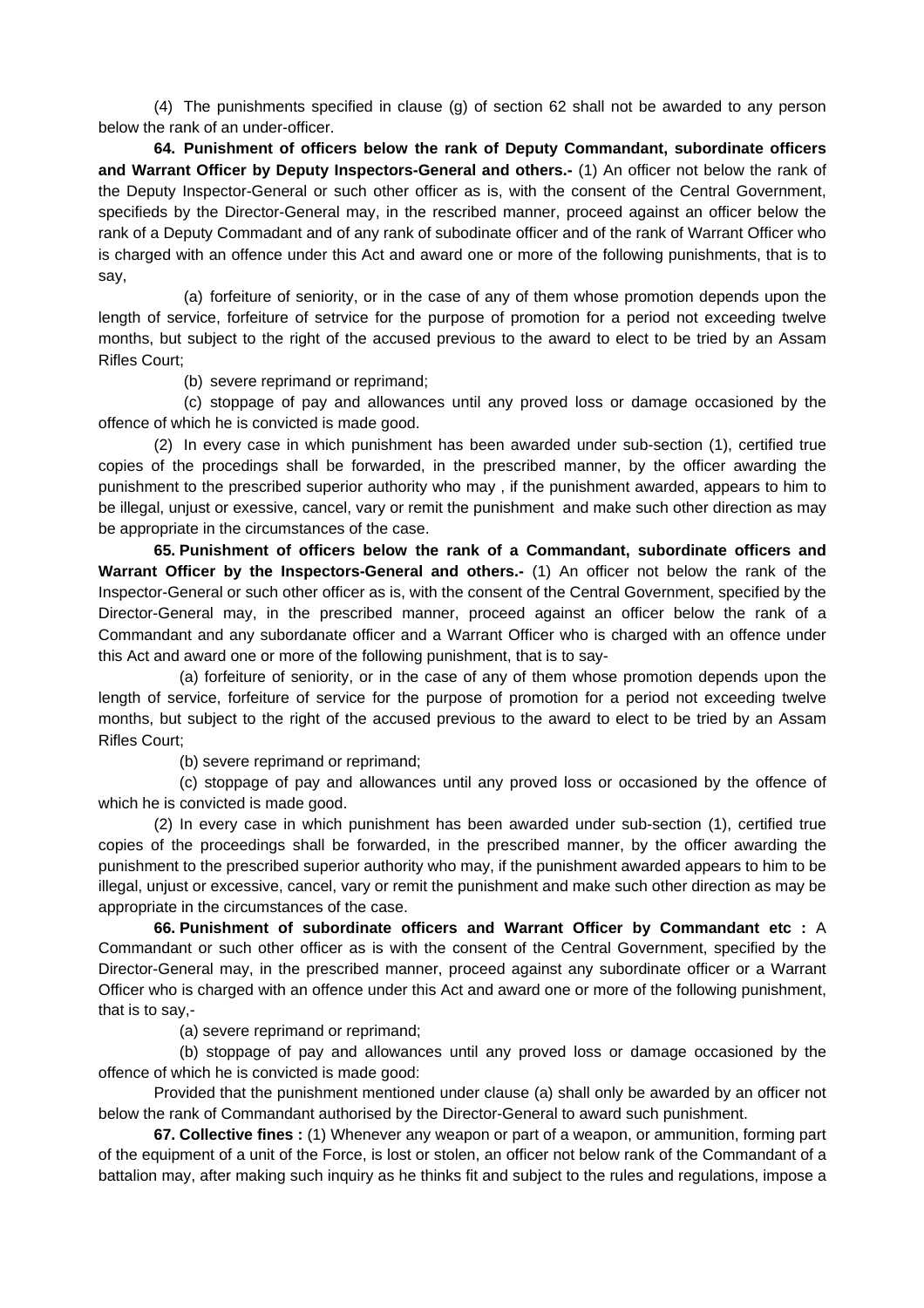collective fine upon the subordinate officer under-officer and man of such unit, or upon so many of them as, in his judgment, should be held responsible for such loss or theft.

(2) Such fine shall be assessed as a percentage on the pay of the individuals on whom it falls.

# **CHAPTER VI**

# **PENAL DEDUCTIONS**

 **68. Deductions from pay and allowances of officers :** The following penal deductions may be made from the pay and allowances of an officer, that is to say-

 (a) all pay and allowances due to an officer for every day he absent himself without leave, unless a satisfactory explanation has been given to his commanding officer and has been approved by the Central Government;

 (b) all pay and allowances for every day while he is in custody or under suspension from duty on a charge for an offence for which he is after wards convicted by a criminal court or an Assam Rifles Court or by an officer exercising authority under section 64 or section 65;

 (c) any sum required to make good the pay of any person subject to this Act which he has unlawfully retained or umlawfully refused to pay;

 (d) any sum required to make good such compensation for any expenses, loss damage or destruction occasioned by the commission of an offence as may be determined by an Assam Rifles Court by whom ha is convicted of such offence or by an officer exercising authority under section 64 or section 65;

(e) all pay and allowances ordered by an Assam Rifles Court to be forfeited or stopped;

(f) any sum required to pay a fine awarded by a criminal court or an Assam Rifles Court;

 (g) any sum required to make good any loss, damage or destruction of public or regimental property which, after due investigation, appears to the Central Government to have been occasioned by the wrongful act or negligence on the part of the officer;

 (h) all pay and allowances forfeited by order of the Central Government if the officer is found by a Court of inquiry constituted by the Director-General in this behalf, to have deserted to the enemy, or while in enemy, hands, to have served with, or under the orders, of the enemy, or in any manner to have aided the enemy, or to have allowed himself to be taken prisoner by the enemy through want of due precaution or through disobedience of orders or wilful neglect of duty, or having been taken prisoner by the enemy, to have failed to rejoin his service when it was possible to do so;

 (i) any sum required by order of the Central Government to be paid for the maintenance of his wife or his legitimate or illegitimate child or towards the cost of any relief given by the said Government to the said wife or child.

**69. Deductiond from pay and allowaces of persons other than officers :** Subject to the provisions of section 72, the following penal deductions may be made from the pay and allowances of a person subject to this Act other than an officer, that is to say,-

 (a) all pay and allowances for every day of absence either on desertion or without leave, or as a prisoner of war unless a satisfactory explanation has been given and accepted by his Commandant, and for every day of imprisonment awarded by a criminal court, an Assam Rifles Court or an officer exercising authority under section 62;

 (b) all pay and allowances for every day while he is in custody on charge for an offence of which he is afterwards convicted by a criminal court or an Assam Rifles Court or on a charge of absence without leave for which he is afterwards awarded imprisonment by an officer exercising authority under section 62;

 (c) all pay and allowances for every day on which he is in hospital on account of sickness certified by the medical officer attending on him to have been caused by an offence under this Act committed by him;

 (d) for every day on which he is in hospital on account of sickness certified by the medical officer attending on him to have been caused by his own misconduct or imprudence, such sum as may be specified by the order of the Central Government or such officer as may be specified by that Government;

 (e) all pay and allowances ordered by an Assam Rifles Court or by an officer exercising authority under any of the sections 62, 64,65 and 66 to be forfeited or stopped;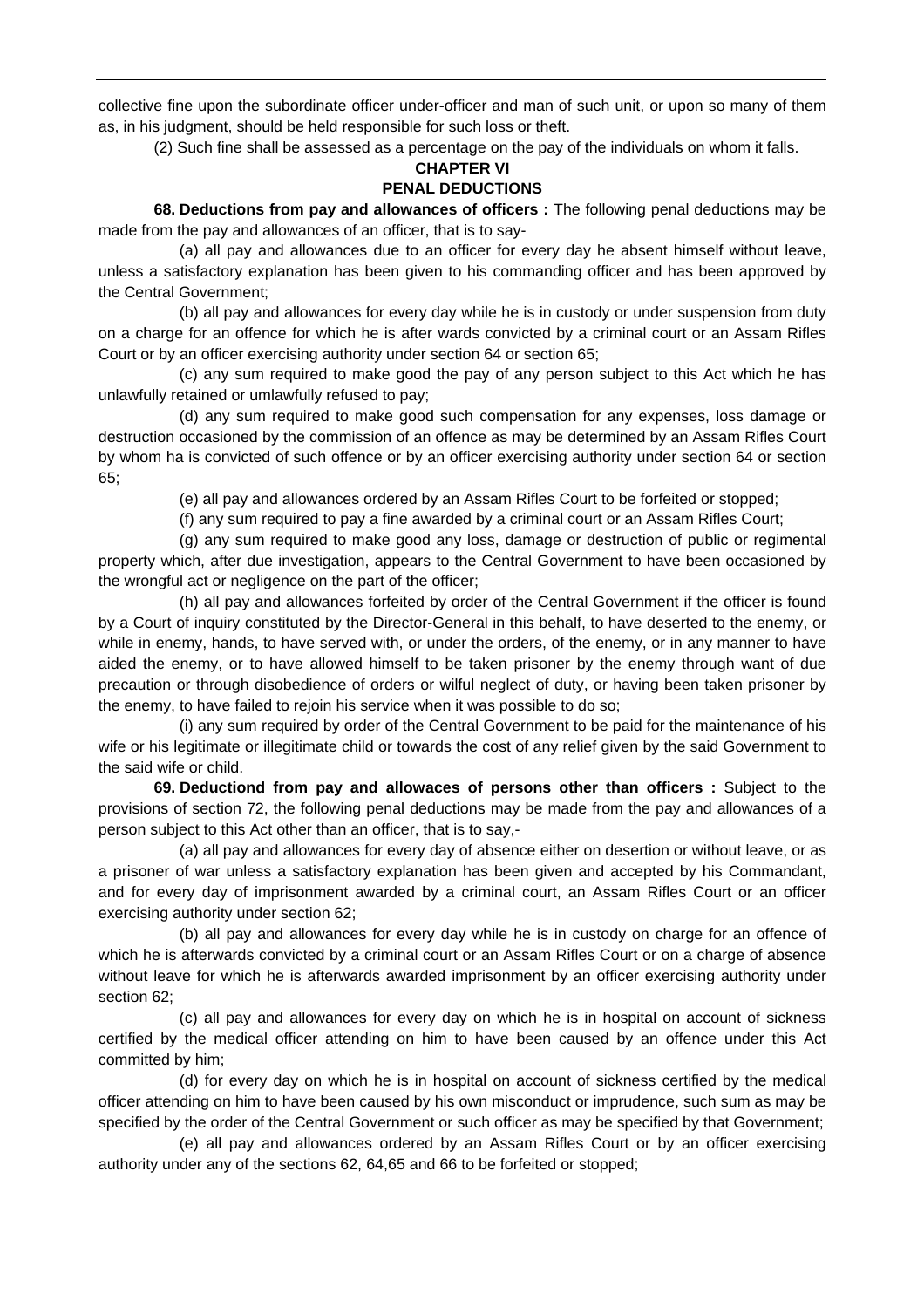(f) all pay and allowances for every day between his being recovered from the enemy and his dismissal from the service in consequence of his conduct when being taken prisoner by, or while in the hands of the enemy;

 (g) any sum required to make good such compensation for any expenses, loss, damage or destruction caused by him to the Central Government or to any building or property as may be awarded by his Commandant;

 (h) any sum required to pay a fine awarded by a criminal court, an Assam Rifles Court or an officer exercising authority under any of the sections 62 and 67;

 (i) any sum required by order of the Central Government or any prescribed officer to be paid for maintenance of his wife or his legitimate or illegitimate child or towards the cost of any relief by the said Government to the said wife or child.

**70. Computation of time of absence of custody :** For the purpose of clauses (a) and (b) of section 69,

 (a) no person shall be treated as absent or in custody for a day unless the absence or custody has lasted, whether wholly in one day, or partly in one day and partly in another, for six consecutive hours or upwards;

 (b) any absence or custody for less than a day may be reckoned as absence or custody for a day if such absence or custody prevented the absentee from fulfilling any duty which was thereby thrown upon some other person;

 (c) absence or custody for twelve consecutive hours or upward may be reckoned as absence or custody for the whole of each day during any portion of which the person was absent or in custody;

 (d) a perriod of absence or imprisonment, which commences before, and ends after, midnight may be reckoned as a day.

**71. Pay and allowances during trial :** In case of any person subject to this Act who is in custody or under suspension from duty on a charge for an offence, the prescribed officer direct that the whole or any part of the pay and allowances of such person shall be withheld, pending the result of his trial on the charge against him, in order to give effect to the provisions of clause (b) of section 68 and section 69.

**72. Limi of certain deductions :** The total deductions from the pay and allowances of a person made under clauses (e), (g) to (i) of section 69 shall not, except where he is sentenced to dismissal or removal, exceed in any one month one-half of his pay and allowances of that month.

**73. Deduction from public money due to a person :** Any sum authorised by this Act to be deducted from the pay and allowances of any person may, without prejudice to any other mode of recovering the same, be deducted from any public money due to him other than a pension.

**74. Pay and allowances of prisoner of war during inquiry into his conduct :** Where the conduct of any person subject to this Act when being taken prisoner by, or while in the hands of the enemy, is to be inquired into this Act or any other law, the Director-General or any officer authorised by him may order that the whole or any part of the may and allowances of such person shall be withheld pending the result of such inquiry.

**75. Remission of deductions :** Any deduction from pay and allowances authorised by this Act may be ramitted in such manner and to such extent and by such authority, as may, from time to time be prescribed.

**76. Provision for dependents of prisoner of war from remitted deductions :** In the case of all persons subject to this Act, being prisoners of war, whose pay and allowances have been forfeited under clause (a) of section 69, but in respect of whom a remission has been made under section 75, it shall be lawful for proper provision to be made by the prescribed authorities out of such pay and allowances for any dependants of such persons and any such remission shall in that case be deemed to apply only to the balance thereafter remaining off such pay and allowances.

**77. Provision for dependents of prisoner of war from his pay and allowances :** It shall be lawful for proper provision to be made by the prescribed authorities for any dependants of any person subject to this Act who is prisoner of war or is missing, out of his pay and allowances.

**78. Period during which a person is deemed to be a prisoner of war :** For the purposes of sections 76 and 77, a person shall be deemed to continue to be prisoner of war until the conclusion of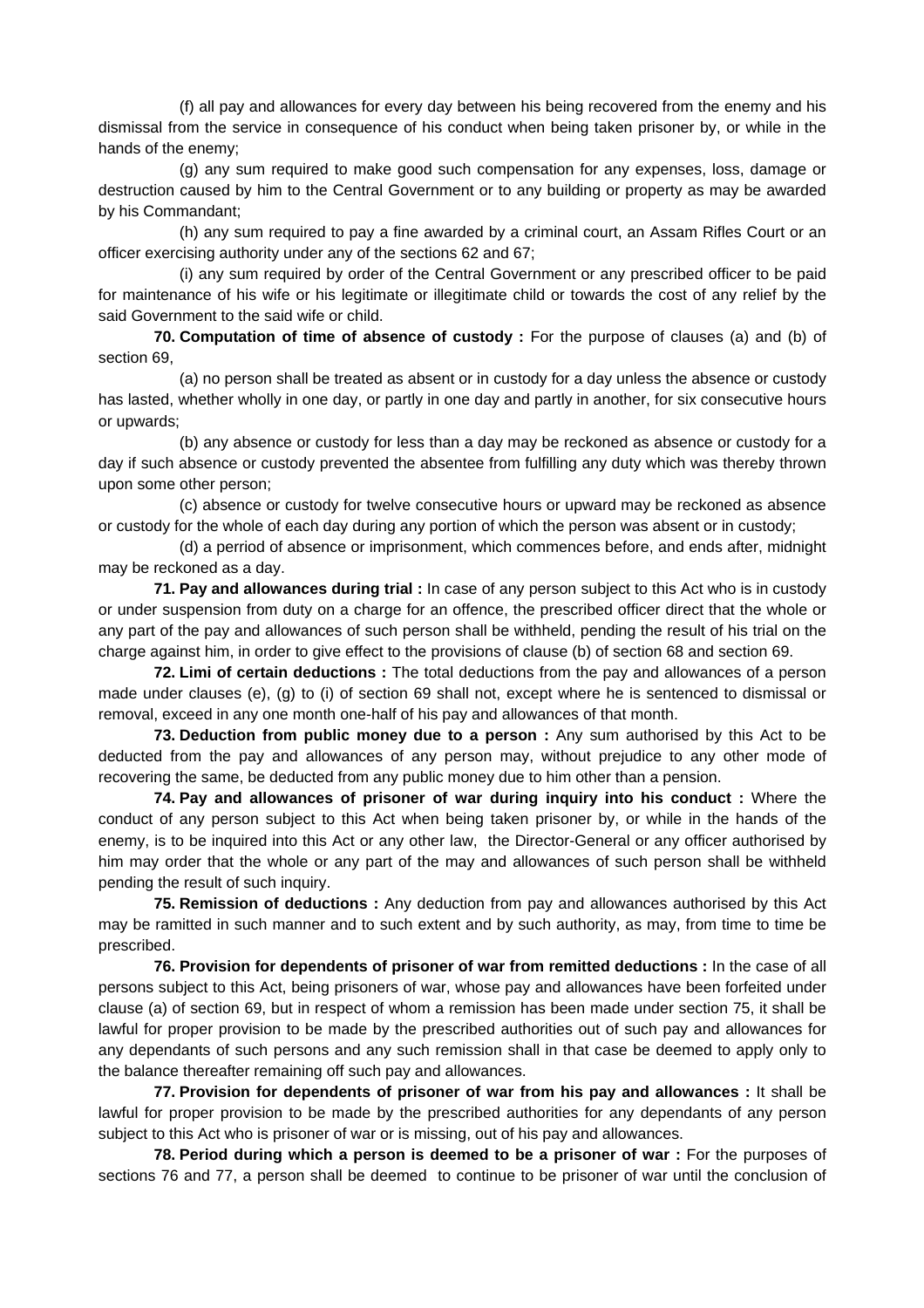any inquiry into his conduct such as is referred to in section 74 and if he is dismissed or removed from the service in consequence of such conduct, until the date of such dismissal or removal.

### **CHAPTER VII**

## **ARREST AND PROCEEDINGS BEFORE TRIAL**

 **79. Custody of offenders :** (1) Any person subject to this Act who is charged with an offence may be taken into Force custody, under the order of any superior officer.

 (2) Notwitstanding anything contained in sub-section (1), an officer may order into Force custody any other officer, though such other officer may be of a higher rank, engaged in a quarrel, affray or disorder.

**80. Duty of Commandant in regard to detention :** (1) It shall be the duty of every Commandant to take care that a person under his command when charged with an offence is not detained in custody for more than forty-eight hours after the committal of such person into custody is reported to him without the charge being investigated, unless investigation within that period seems to him to be impracticable having regard to the public service.

 (2) The case of every person, being detained in custody beyond a period of forty-eight hours, and reason thereof, shall be reported by the Commandant to the Deputy Inspector-General under whom he is serving or such other officer to whom an application may be made to convene as Assam Rifles Court for the trial of the person charged.

 (3) In reckoning the period of forty-eight hours specified in sub-section (1),Sundays and other pubblic holidays shall be excluded.

 (4) Subject to the provisions of this Act, the Central Government may make rules providing for the manner in which and the period for which any person subject to this Act may be taken into and detained in Force custody, pending the trial by any competent authority for any offence committed by him.

**81. Interval between committal and trial :** In every case where any such person as is mentioned in section 79 and as not on active duty, remains in such custody for a longer period than eight days, without his trial by an Assam Rifles Court being ordered to be convened, a special report giving reasons for the delay shall be made by his commandant in the manner prescribed, and a similar report shall be forwarded at intervals of every eight days until an Assam Rifles Court is convened or such person is released from custody.

**82. Arrest by civil authorities :** Whenever any person subject to this Act who is accused of an offence under this Act, is within the jurisdiction of any magistrate or police officer, such magistrate or police officer shall aid in the apprehension and delivery to Force custody of such person upon receipt of a written application to that effect signed by his Commandant or an officer authorised by the Commandant in that behalf.

**83. Capture of deserters :** (1) Whenever any person subject to this Act deserts, the Commandant of the unit to which he belongs, shall give information of the desertion to such civil authorities as, in his opinion, may be able to afford assistance towards the capture of the deserter; and such authorities shall thereupon take steps for the apprehension of the said deserter in like manner as if he were a person for whose apprehension a warrant had been issued by a magistrate and shall deliver the deserter, when apprehended, into Force custody.

 (2) Any police officer may arrest withoun warrant any person resonably believed to be subject to this Act, and to be a deserter or to be travelling without authority, and shall bring him without delay before the nearest magistrate, to be dealt with according to law.

**84. Inquiry into absence without leave :** (1) When any person subject to this Act has been absent from his without due authority for a persiod of thirty days, a court of inquiry shall, as soon as practicable, be assembled and such court shall, on oath or affirmation administered in the prescribed manner, inquire respecting the absence of the person, and the deficiency, if any, in the proprty of the Government entrused to his care, or in any arms, ammunition, equipment, instruments, clothing or necessaries; and if satified of the fact of such absence without due authority or other sufficient cause, the court shall declare such absence and the period thereof and the said deficiency, if any, and the Commandant of the unit to which the person belongs shall make a record thereof in the prescribed manner.

 (2) If the person declared absent does not afterwards surrender or is not apprehended, he shall, for the purposes of this Act, be deemed to be deserter.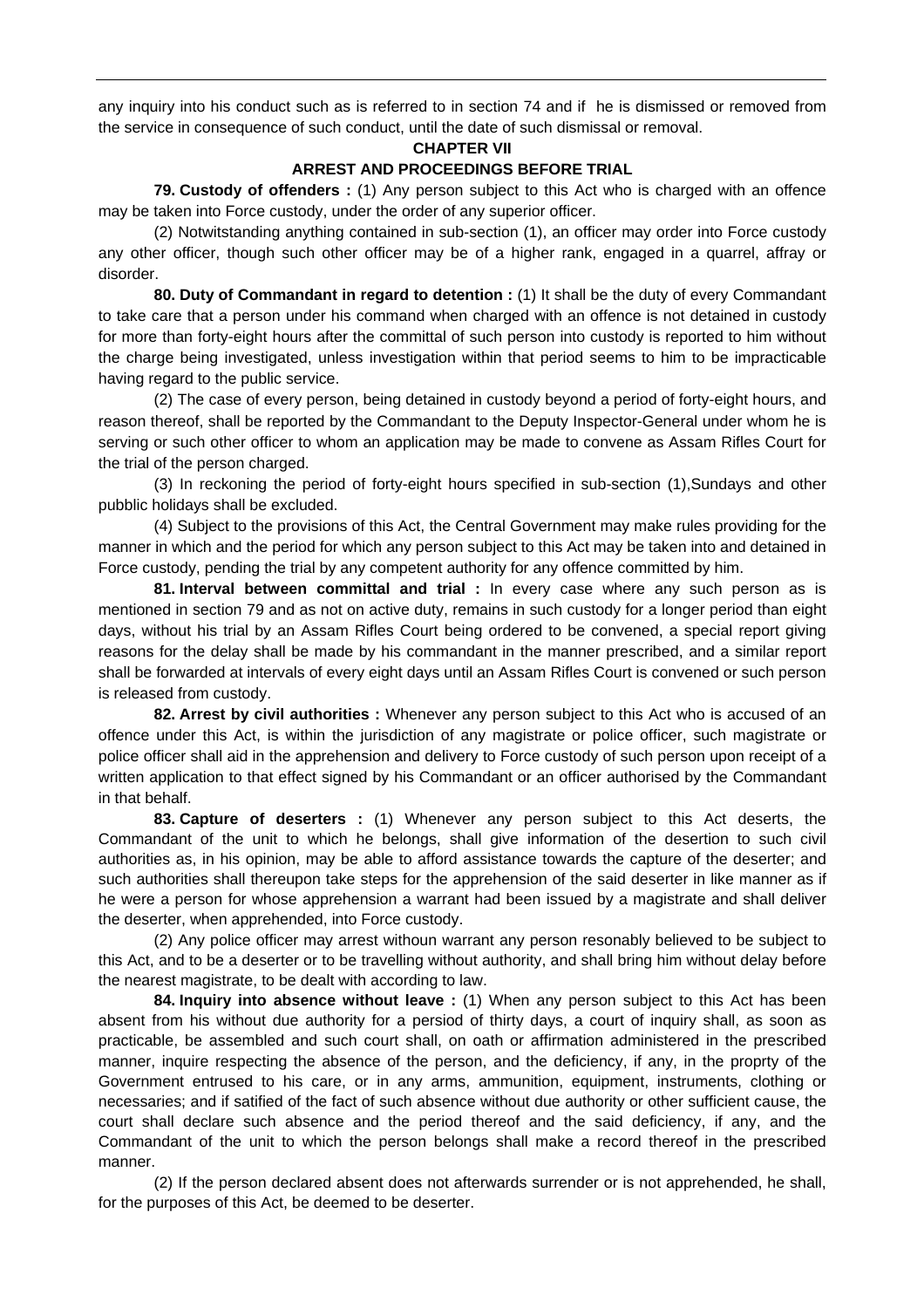**85. Force Police Officers :** (1) The Director-General or any prescribed officer may appoint persons (in this Act referred to as Force Police) for discharging the functions specified in sub-sections (2) and (3).

 (2) The duties of person appointed under sub-section (1), are to take charge of persons confined for any offence, to preserve good order and discipline and to prevent breaches of the same by persons serving in, or attached to, the Force.

 (3) Notwithstanding anything contained in section 79, a person appointed under sub-section (1) may, at any time, arrest and detain for trial, any person subject to this Act who commits, or is chargrd with, an offence, and may also carry into effect any punishment to be inflicted in pursuance of a sentence awarded by an Assam Rifles Court or by an offer exercising authority under section 62 but shall not inflict nay punishment on his own authority:

 Provided that no officer shall be arrested or detained other wise than on the order of another officer.

## **CHAPTER VIII ASSAM RIFLES COURTS**

 **86. Kinds of Assam Rifles Court :** For the purposes of this Act ther shall be three kinds of Assam Rifles Courts that is to say,

(a) General Assam Rifles Courts :

(b) Petty Assam Rifles Courts ; and

(c) Summary Assam Rifles Courts.

**87. Power to convene a General Assam Rifles Court :** A General Assam Rifles Court may be convened by the Central Government or the Director-General or by any officer empowered in this behalf by warrant of the Director-General.

 **88. Power to convene a Petty Assam Rifles Court :** A Petty Assam Rifles Court may be concened by an officer having power to convene a General Assam Rifles court or by an officer empowered in this behalf by warrant of nay such officer.

**89. Contents of warrants issued under section 87 and 88 :** A warrant issued under section 87 or section 88 may contain such restrictions reservations or conditions as the officer issuing it may think fit.

**90. Composition of General Assam Rifles Court :** A General Assam Rifles Court shall consist fo not less than five officers, each of whom has held the post of Assistant Commandant for not less than three whole years and of whom not less than four are of a rank not below that of confirmed Assistant Commandant.

**Explanation :** For the purpose of this section and section 91, "Assistant Commandant" includes any post of a higher rank and any post declared by the Central Government, by notification, to be an equivalent post as also any post higher in rank than the post so declared.

**91. Composition of a Petty Assam Rifles Court :** A Petty Assam Rifles Court shall consist of not less than three officers each of whom has held the post of Assistant Commandant for not less than two whole years.

**92. Summary Assam Rifles Court :** (1) A Summary Assam Rifles Court may be held by the Commandant of nay unit of the Force and he alone shall constitute the Court.

 (2) The proceeding shall be attended throught by two other persons who shall be officers or subordinate officers or one of either, and who shall not as such, be sworn or affirmed.

**93. Dissolution of an Assam Rifles Court :** (1) If an Assam Rifles after the commencement of a trial is reduced below the minimum number of officers required by this Act, it shall be dissolved.

 (2) If, on account of the illness of the Law Officer or of the accused before the finding, it is impossible to continue the trial, an Assam Rifles Court shall be dissolved.

 (3) The officer who convened an Assam Rifles Court may dissolve the same if it appears to him that the exigencies of the service or necessities of discipline render it imposible or inexpedient to continue the said Assam Rifles Court.

(4) Where an Assam Rifles Court is dissolved under this section, the accused may be tried again.

**94. Power of General Assam Rifles Court :** A General Assam Rifles Court shalll have the power to try any person subject to this Act for any offence punishable thereunder and to pass any sentence authorised thereby.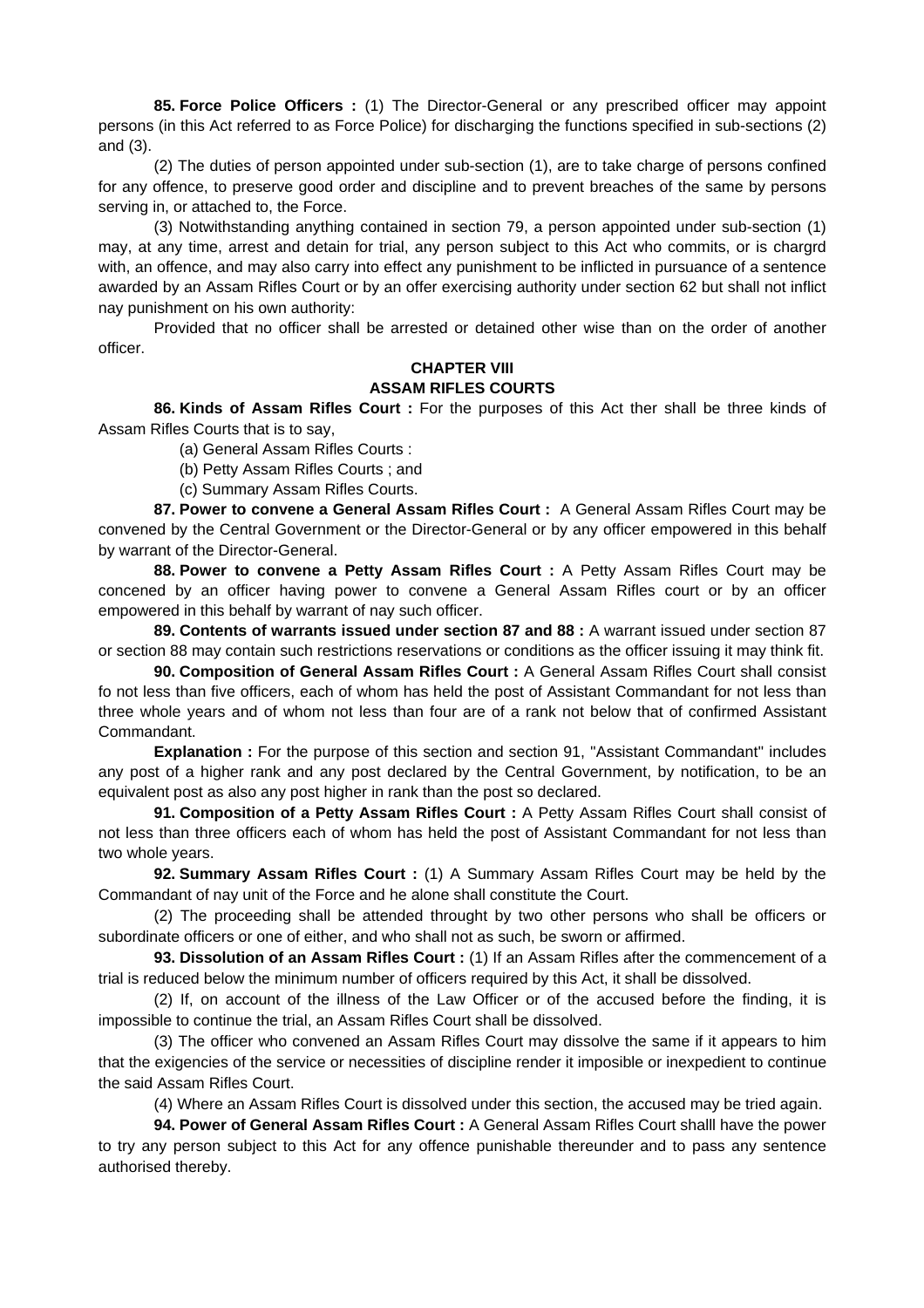**95. Power of a Petty Assam Rifles Court :** A Petty Assam Rifles Court shall have power to try any person subject to this Act other than an officer or a subordinate officer for any offence made punishable thereunder and to pass any sentence authorised by this Act than a sentence of death or imprison ment for a term exceeding two years.

**96.Power of a Summary Assam Rifles Court :** (1) Subject to the provisions of sub-section (2), a Summary Assam Rifles Court may try any offence punishable under this Act.

 (2) When there is no grave reason for immediate action and reference can, without detriment to discipline, be made to the officer empowered to convene a Petty Assam Rifles Court for the trial of the alleged offender, an officer holding a Summary Assam Rifles Court shall not try without such reference any offence punishable under any of the sections 21, 24 and 25, or any offence against the officer holding the Court.

 (3) A Summary Assam Rifles Court may try any person subject to this Act and under the command of the officer holding the Court, except an officer or a subordinate officer.

 (4) A Summary Assam Rifles Court may pass any sentence which may be passed under this Act except the sentence of death or if imprisonment for a term exceeding the limit specified in sub-section (5).

(5) The limit referred to in sub-section (4) shall be-

 (a) one year, if the officer holding the Assam Rifles Court has held either the post of Commandant or a post declared by the Central Government, by notification, to be equivalent thereto for a period of not less than three years or holds a post of higher rank than either of the said posts; and

(b) three months, in any other case.

**97. Prohibition of second trial :** (1) When any person subject to this Act has been acquitted or convicted of an offence by an Assam Rifles Court or by a criminal court or has been dealt with under section 62 or section 64 or section 65 or section 66, he shall not be liable to be tried again for the same offence by Assam Rifles Court or dealt with under the said sections.

 (2) When any person, subject to this Act has been acquitted or convicted of an offence by an Assam Rifles Court or has been dealt with under section 62 or section 64 or section 65 or section 66, he shall not be liable to be tried again by a criminal court for the same offence or on the same facts.

**98. Period of limitation for trial :** (1) Except as provided by sub-section (2), no trial by an Assam Rifles Court of any person subject to this Act for any offence shall be commenced after the expiration of a period of three years ans such period shall commence-

(a) on the date of the offence ; or

 (b) where the commission of the offence was not known to the person aggrieved by the offence or to authority competent to initiate action, from the first day on which such offence comes to the knowledge of such person or authority, whichever is earlier; or

 (c) where it is not known by whom the offence was committed, from the first day on which the identity of the offender is known to the person aggrieved by the offence or to the authority competent to initiate action, whichever is earlier;

 Provided that in computing any period under this section, the period during which the proceedings of investigation has been stayed by any court in such offence by injunction or order, the period of the continuance of the injuction or order, the day on which it was issued or made; and the day on which it was withdrawn, shall be excluded.

 (2) The provisions of sub-section (1) shall not apply to a trial for an offence of desertion or for any of the offences mentioned in section 24 or an offence under section 30.

 (3) In computation of the period of three years under sub-section (1), any time spent by such person in evading arrest after the commission of the offence, shall be excluded.

**99. Trial, etc., of offender who ceases to be subject to this Act :** (1) Where an offence under this Act had been committed by any person while subject to this Act he had ceased to be so subject, he may be taken into and kept in Force custody and tried and punished for such offence as if he continued to be subject.

 (2) No such person shall be tried for an offence, unless his trial commences within a period of three years after he had ceased to be subject to this Act; and in computing such period, the during which such person has avoided arrest by absconding or concealing himself or where the institution of the proceeding in respect of the offence has been stayed by an injunction or order, the period of the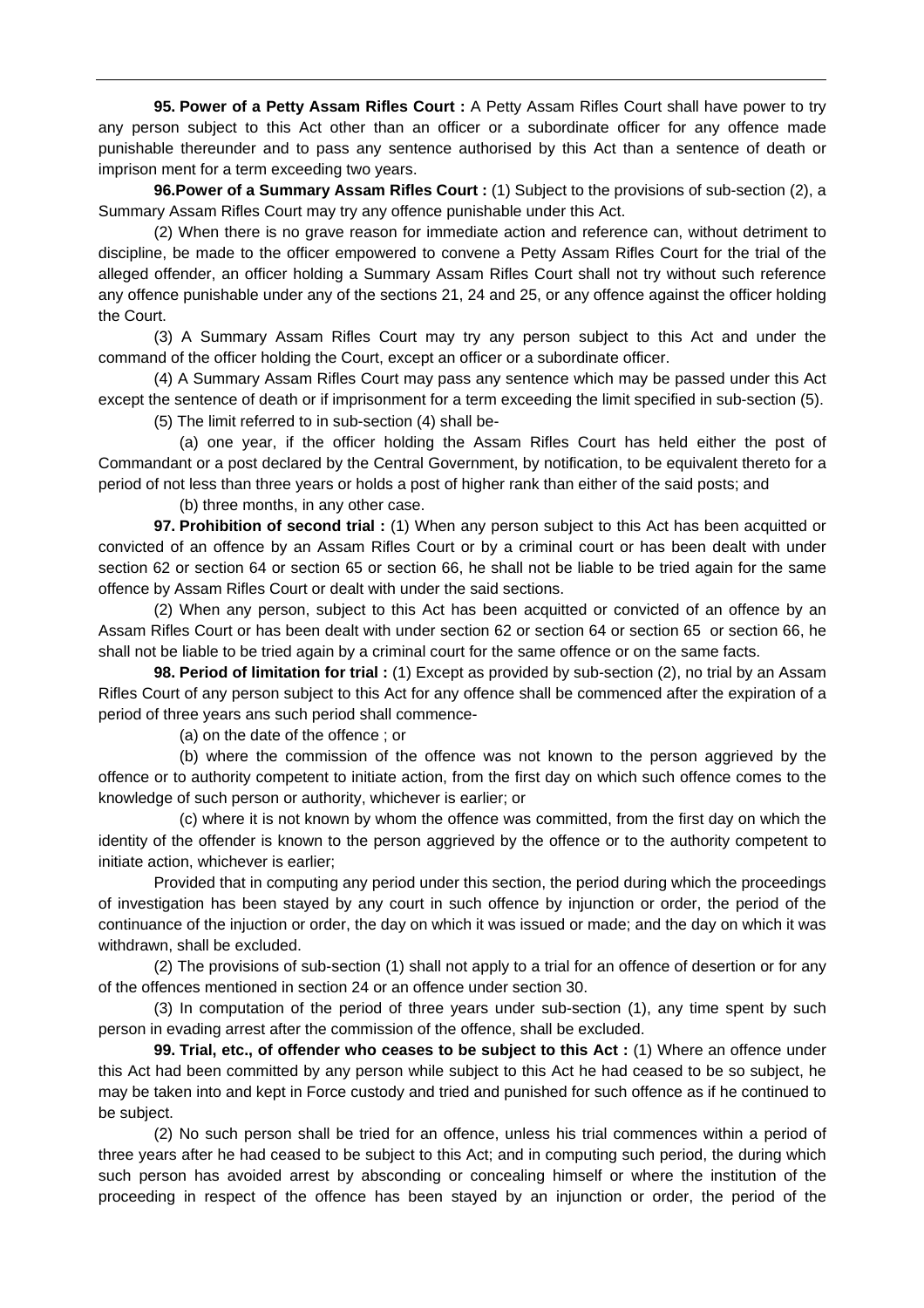continuance of the injunction or order, the day on whicjh it was issued or made, and the day on which it was withdrawn, shall be excluded;

 Provided that contained in this sub-section shall apply to the trial of any such person for an offence of desertion or for any of the offences mentioned in section 24 or shall after the jurisdiction of a criminal court to try an offence triable by such court as well as by an Assam Rifles Court.

**100. Application of this Act during term of sentence :** (1) When a person subject to this Act is sentenced by an Assam Rifles Court to imprisonment, this Act shall apply to him during the term of his sentence, though he is dismissed from the Force or has otherwise ceased to be subject to this Act, and he may be kept, removed, imprisoned and punished as if he continued to be subject to this Act.

 (2) When a person subject to this Act is sentenced by an Assam Rifles Court to death, this Act shall apply to him till the sentence is carried out.

**101. Place of trial :** Any person subject to this Act who commits any offence against it may be tried and punished for such offence in any place whatever.

**102. Choice between criminal court and Assam Rifles Court :** When a criminal court and an Assam Rifles Court each have jurisdiction in respect of an offence, it shall be in the discretion of the Director-General, or the Inspector General or the Deputy Inspector-General within whose command the accused person is serving or such other officer as may be prescibed, to decide before which court proceedings shall be instituted, and if that officer, decides that they shall be instituted before an Assam Rifles Court, to direct that the accused person shall be detained in Foece custody.

**103. Power of criminal court to require delivery of offender :** (1) When a criminal court having jurisdiction is of opinion that proceedings shall be instituted before itself in respect of any alleged offence, it may, by written notice, require the officer referred to in section 102 at his option, either to deliver over the offender to the nearest Magistrate to be proceeded against according to law, or to postpone proceedings, pending a reference to the Central Government.

 (2) In every such case the said officer shall either deliver over the offender in compliance with the requistion, or shall forthwith refer the question as to the court before which the proceedings are to be instituted, for the determination of the Gentral Government whose order upon such reference shall be final.

### **CHAPTER IX**

## **PROCEDURE OF ASSAM RIFLES COURTS**

 **104. Presiding Officer :** At every General Assam Rifles court or Petty Assam Rifles Court, the senior member shall be the presiding officer.

**105. Law Officer:** Every General Assam Rifles Court shall, and every Petty Assam Rifles Court may, be attended by a Law Officer, or if no such officer is available, an officer approved by the Chief Law Officer or a Law Officer.

**106. Challenges :** (1) At all trials by a General Assam Rifles Court or by a Petty Assam Rifles Court as soon as the Court is assembled, the names of the presiding officer and members shall be read over to the accused, who shall thereupon be asked whether he objects to being tried by any officer sitting on the court.

 (2) If the accused objects to such officer, his objection and also the reply thereto of the officer objected to, shall be heard and recorded, and the remaining officers of the court shall, in the absence of the challenged officer, decide on the objection.

 (3) If the objection is allowed by one-half or more of the votes of the officers entitled to vote, the objection shall be allowed, and the mamber objected to shall retire, and his vacancy may be filled in the prescribed manner, by another officer subject to the same right of the accused to object.

 (4) When no challenge is made, or when a challenge has been made and disallowed, or the place of every officer successfully challenged has been filled by another officer to whom no objection is made or allowed, the court shall proceed with the trial.

**107. Oath of member, Law Officer and witness :** (1) An oath or affirmation in the prescribed manner shall be administred to every member of an Assam Rifles Court and to the Law Officer or, as the case may be, the officer approved under section 105 before the commencement of the trial.

 (2) Every person giving evidence before an Assam Rifles Court shall be examined after being duly sworn or affirmed in the prescribed form.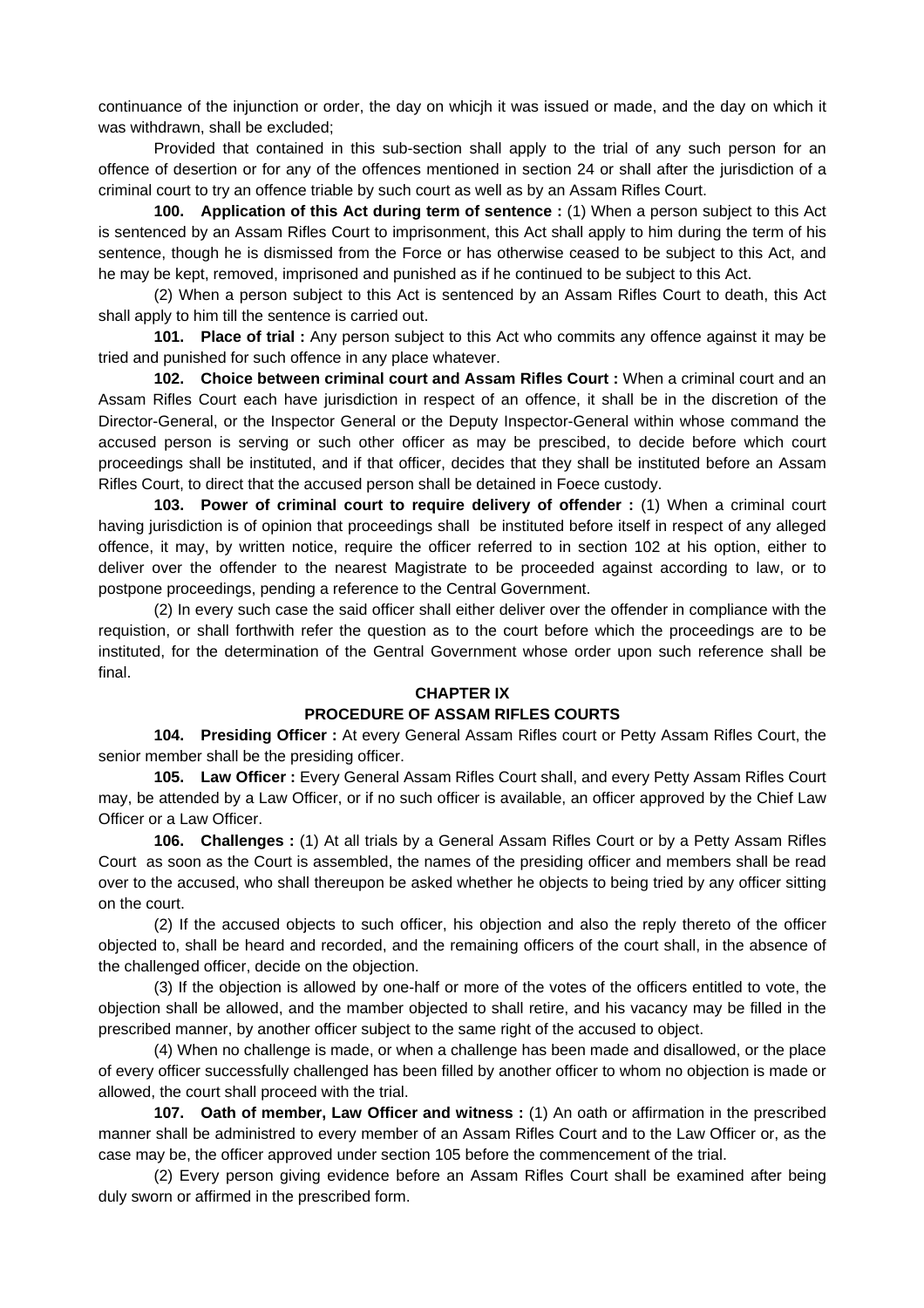(3) The provisions of sub-section (2) shall not apply where the witness is a child under twelve years of age and the Assam Rifles Court is of opinion that though the witness understands the duty of speaking the truth, he does not understand the nature of an oath or affirmation.

**108. Voting by members :** (1) Subject to the provisions of sub-sections (2) and (3), every decision of an Assam Rifles Court shall be passed by a majority of votes; and where there is an equality of votes on either the finding or the sentence, the decision shall be in favour of the accused.

 (2) No sentence of death shall be passed by a General Assam Rifles Court without the concurrence of at least two-thirds of the members of the Court.

 (3) In matter, other than a challenge or the finding or sentence, the presiding officer shall have a casting vote.

**109. General rule as to evidence :** The Indian Evidence Act, 1872 (1 of 1872), shall subject to the provisions of this Act, apply to all proceedings before an Assam Rifles Court.

**110. Judicial notice :** An Assam Rifles Court may take judicial notice of any matter within the general knowledge of the members as officers of the Force.

**111. Summoning of witness :** (1) The convening officer, the presiding officer of an Assam Rifles Court or court of inquiry or the Law Officer or, as the case may be, the officer approved under section 105 or the Commandant of the accused person may, by summons under his hand, require the attendance at a time and place to be mentioned in the summons, of any person either to give evidence or to produce any document or other thing.

 (2) In the case of a witness, who is subject to this Act, the summons shall be sent to his Commandant and such officer shall serve it upon him accordingly.

 (3) In the case of any other witness, the summons shall be sent to the Magistrate within whose jurisdiction be may be, or resides, and such Magistrate shall give effect to the summons as if the witness were required in the court of such Magistrate.

**112. Documents exempted from production :** (1) Nothing in section 111 shall be deemed to affect the operation of sections 123 and 124 of the Indian Evidence Act, 1872 (1 of 1872) or to apply to any letter, postcard, telegram or other document in the custody of the postal or telegraph authorities.

 (2) If any document in such custody is, in the opinion of any Chief Judicial Magistrate, Chief Metropolitan Magistrate, Court of Session or High Court, wanted for the purpose of any Assam Rifles Court, such Magistrate or Court may require the postal or telegraph authorities, as the case may be, to deliver such document to such person as such Magistrate, or Court may direct.

 (3) If any such documents is in the opinion of any other Magistrate of any Commissioner of Police or District Superintendent of Police, wanted for any such purpose, he may require the postal or telegraph authorities, as the case may be, to cause such search to be made for, and to detain such document pending the orders of any such Chief Judicial Magistrate, Chief Metropolitan Magistrate or Court of Session or High Court.

**113. Commission for examination of witness** : (1) Whenever in the course of a trial by an Assam Rifles Court, it appears to the Court that the examination of a witness is necessary for the ends of justice, and that the attendance of such witness cannot be procured without an amount of delay, expense or inconvenience which, in the circumstances of the case, would be unreasonable, such court may address the Chief Law Officer in order that a commission to take the evidence of such witness may be issued.

 (2) The Chief Law Officer may then, if he thinks necessary, issue a commission to any Chief Judicial Magistrate or Judicial Magistrate of the first class, within the local limits of whose jurisdiction such witness resides to take the evidence of such witness.

 (3) The Chief Judicial Magistrate or Judicial Magistrate of the first class to whom the commission is issued, or if, he is the Chief Judicial Magistrate, he or such Judicial Magistrate of the first class as he appoints in this behalf, shall summon the witness before him and shall take down his evidence in the same manner, and may for this purpose exercise the same powers, as in the trials of warrant-cases under the Code of criminal Procedure, 1973. (1 of 1974).

 (4) When the witness resides in tribal area or in any place outside India, the commission may be issued in the manner specified in sub-heading ''B-Commissions for the examination of witnesses'' of Chapter XXIII of the Code of Criminal Procedure, 1973 (2 of 1974)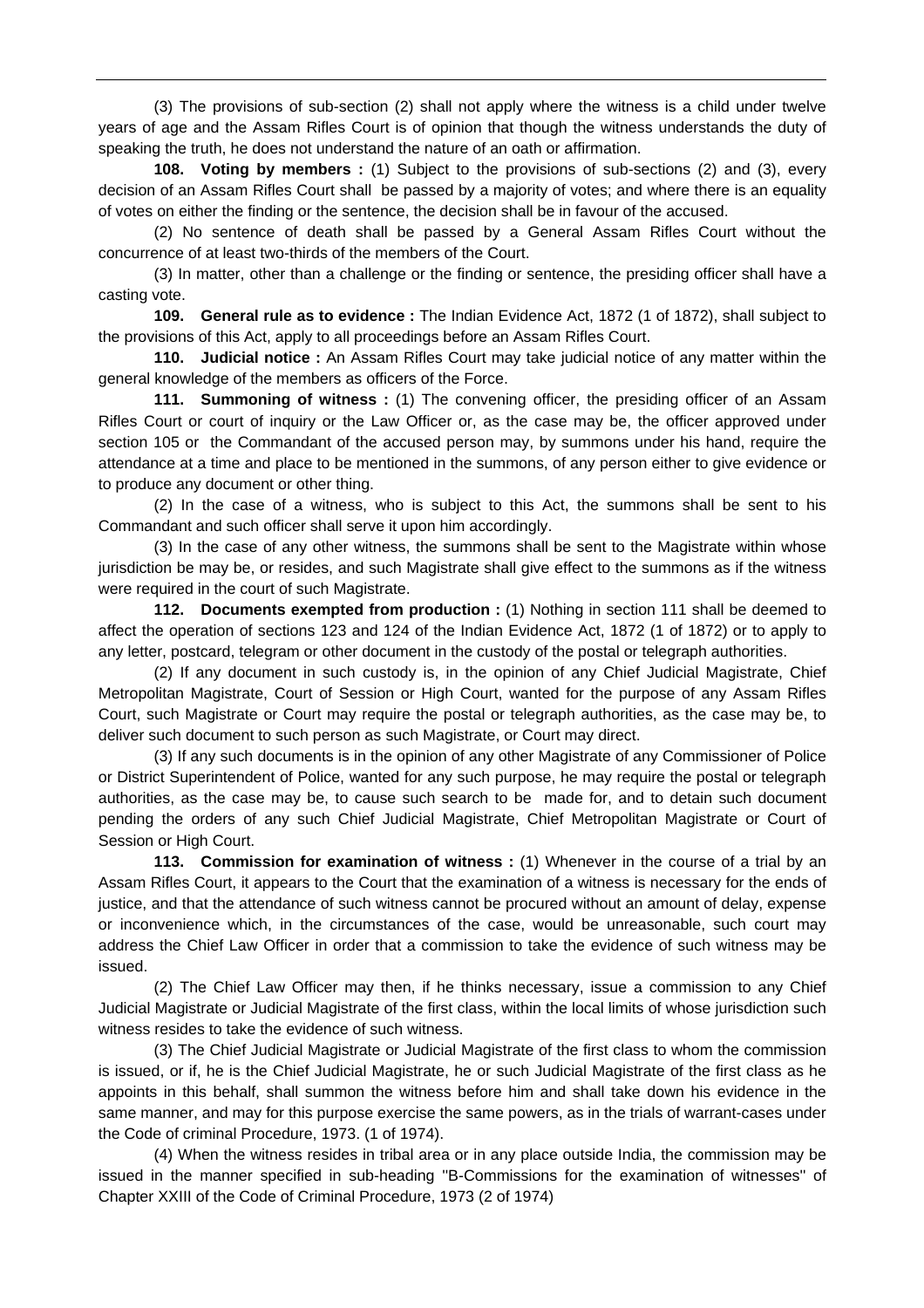**114. Examination of witness on commission :** (1) The prosecutor and the accused person in any case in which a commission is issued under section 113 may respectively forward any interrogatories in writing which the court may think relevant to the issue, and the Chief Judicial Magistrate or the Judicial Magistrate of the first class executing the commission shall examine the witness upon such interrogatories.

 (2) The prosecutor and the accused person may appear before such Chief Judicial Magistrate or the Judicial Magistrate of the first class by counsel or, except in the case of an accused person in custody, in person, and may examine, cross-examine and re-examine, as the case may be, the said witness.

 (3) After a commission issued under section 113 has been duly executed, it shall be teturned, together with the deposition of the witness examined thereunder to the Chief Law Officer.

 (4) On receipt of a commission , and deposition returned under sub-section (3), the Chief Law Officer shall forward the same to the court at whose instance the commission was issued or, if such court has been dissolved, to any other court convened for the trial of the accused person and the commission, the return thereto and the deposition shall be open to inspection by the prosecutor or the accused, person and may, subject to all just exception, be read in evidence in the case by either the prosecutor or the accused and person shall form part of the proceeding of the court.

 (5) In every case in which a commission is issued under section 113, the trial may be adjourned for specified time reasonably sufficient for the execution and return of the commission.

**115. Conviction of offences not charged :** A person charged before an Assam Rifles Court-

(a) with desertion may be found guilty of attempting to desert or of being absent without leave;

(b) with attempting to desert may be found guilty of being absent without leave;

(c) with using criminal force may be found guilty of assault;

(d) with using threatening language may be found guilty of using insubordinate language;

 (e) with any one of the offences specified in clauses (a), (b), (c) and (d) of section 39 may be found guilty of any other of these offences with which he might have been charged;

 (f) with an offence punishable under section 55 may be found guilty of any other offence of which he might have been found guilty, if the provisions of the Code of Criminal Procedure, 1973, (2 of 1974) were applicable;

 (g) with any offence under this Act may, on failure of proof of an offence having been committed in circumstances involving a more severe punishment, be found guilty of the same offence as having been committed in circumstances involving a less severe punishment;

 (h) with any offence under this Act may be found guilty of having attempted or abetted the commission of that offence, although the attempt or abetment is not separately charged.

**116. Presumption as to signatures :** In any proceeding under this Act, any application, certificate, warrant, reply or other document purporting to be signed by an officer in the service of the Government shall, on production, be presumed to have been duly signed by the person by whom and in the character in which it purports to have been signed, until the contrary is shown.

**117. Enrolment paper :** (1) Any enrolment paper purporting to be signed by an enrolling officer shall, in proceedings under this Act, be evidence of the person enrolled having given the answers to questions which he is therein represented as having given.

 (2) The enrolment of such person may be proved by the production of the original or a copy of this enrolment paper purporting to be certified to be a true copy by the officer having custody of enrolment paper.

**118. Presumption as to certain documents :** (1) A letter, retugrn or other document respecting the service of any person in, or the dismissal, removal or discharge of any person from, any unit of the Force, or respecting the circumstances of any person not having served in or belonged to any unit of the Force, if purporting to be signed by or on behalf of the Central Government or the Director-General or by any prescribed officer, shall be the evidence of facts stated in such letter, return or other document.

 (2) An Assam Rifles list or Gazette purporting to be published by authority shall be evidence of the status and rank of the officers, subordinate officers therein mentioned, and of any appointment held by them and of the battalion, unit or branch of the Force to which they belong.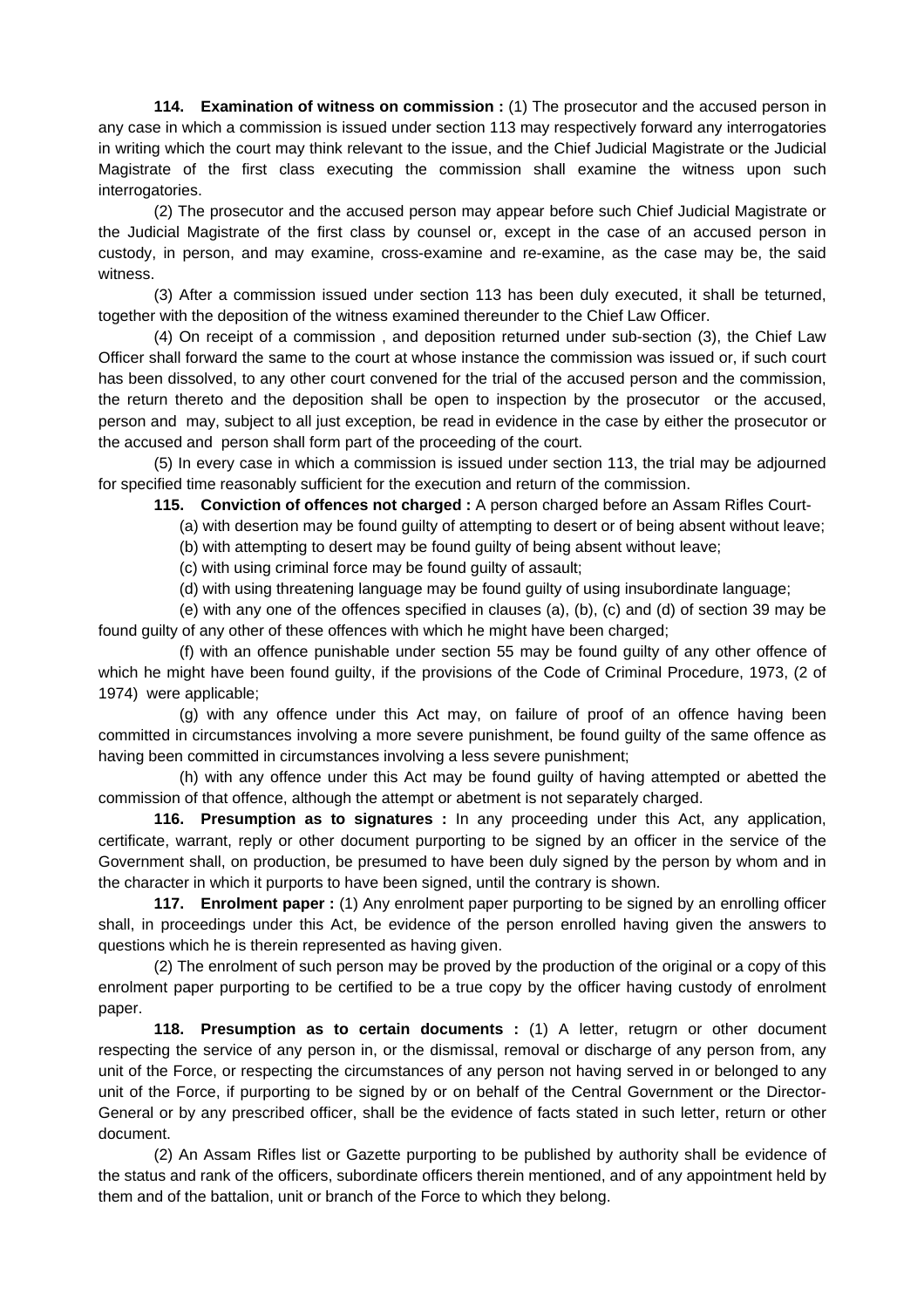(3) Where a record is made in any battalion book in pursuance of this Act or of any rules or otherwise in the discharge of official duties, and purporting to be signed by the Commandant or by the officer whose duty it is to make such record, such record shall be evidence of the facts therein stated.

 (4) A copy of any record in any battalion book purporting to be certified to be a true copy by the officer having custody of such book shall be evidence of such record.

 (5) Where any person subject to this Act is being tried on a charge of desertion or of absence without leave, and such person has surrendered himself into the custody of any officer or other person subject to this Act, or any unit of the Force, has been apprehended by such officer or person, a certificate purporting to be signed by such officer or by the Commandant of the unit to which such person belongs, as the case may be, and stating the fact, date and place of such surrender or apprehension, and the manner in which he was dressed, shall be the evidence of the matters so stated.

 (6) Where any person subject to this Act is being tried on a charge of desertion or of absence without leave and such person has surrendered himself into the custody of, or has been apprehended by, a police officer not below the rank of an officer in charge of a police station, a certificate purporting to be signed by such police officer and stating facts, the date and place of such surrender or apprehension, and the manner in which he was dressed shall be evidence of the matters so stated.

 (7) Any document purporting to be the report under the hand of a Government scientific expert, upon any matter or thing duly submitted to him for examination or analysis and report in the course of any proceeding under this Act, may be used as evidence in any inquiry, trial or other proceeding under this Act.

 (8) The Assam Rifles Court may, if it thinks fit, summon and examine the expert referred to in subsection (7) as to the subject matter of his report.

 (9) Where any such expert is summoned by an Assam Rifles Court and he is unable to attend personally, he may, unless the court has expressly directed him to appear personally, depute any responsible officer working with him to attend the Court, if such deputed officer is conversant with the facts of the case and satifactorily depose in the Court on his behalf.

 (10) The provisions of sub-sections (7), (8) and (9) shall apply to such Government scientific experts as specified in sub-section (4) of section 293 of the Code of Criminal Procedure, 1973. (2 of 1974).

**119. Reference by accused to Government officer :** If at any trial for desertion or absence without leave, overstaying leave or not rejoining when warned for service, the accused person states in his defence any sufficient or reasonable excuse for his unauthorised absence, and refers support thereof to any officer in the service of the Government, or if it appears that any such officer is likely to prove or disprove the said statement in the defence, the Court shall address such officer and adjourn the proceedings until his reply is received.

 (2) The written reply of any officers so referred to shall, if signed by him, be received in evidence and have the same effect as if made on oath before the Court.

 (3) If the Court is dissolved before the receipt of such reply or if the Court omits to comply with the provisions of this section, the conventing officer may, at his discretion, annul the proceedings and order a fresh trial.

**120. Evidence of previous convictions and general character :** (1) When any person subject to this Act has been convicted by an Assam Rifles Court of any offence, such Assam Rifles Court may inquire into, and receive, and record evidence of any precious convictions of such person, either by an Assam Rifles Court or by a criminal Court, or any previous award of punishment under section 62 or section 64 or section 65 or section 66, and may further inquire into and record the general character of such person and such other matters as may be prescribed.

 (2) Evidence received under this section may be either oral, or in the shape of entries in, or certified extracts from, books of an Assam Rifles Court, or other official records; and it shall not be neccessary to give notice before trial to the person tried that evidence as to his previous convictions or character will be received.

 (3) At a Summary Assam Rifles Court, the officer holding the trial may, if he thinks fit, record any pervious convictions against the offender, his general character, and such other matters as may be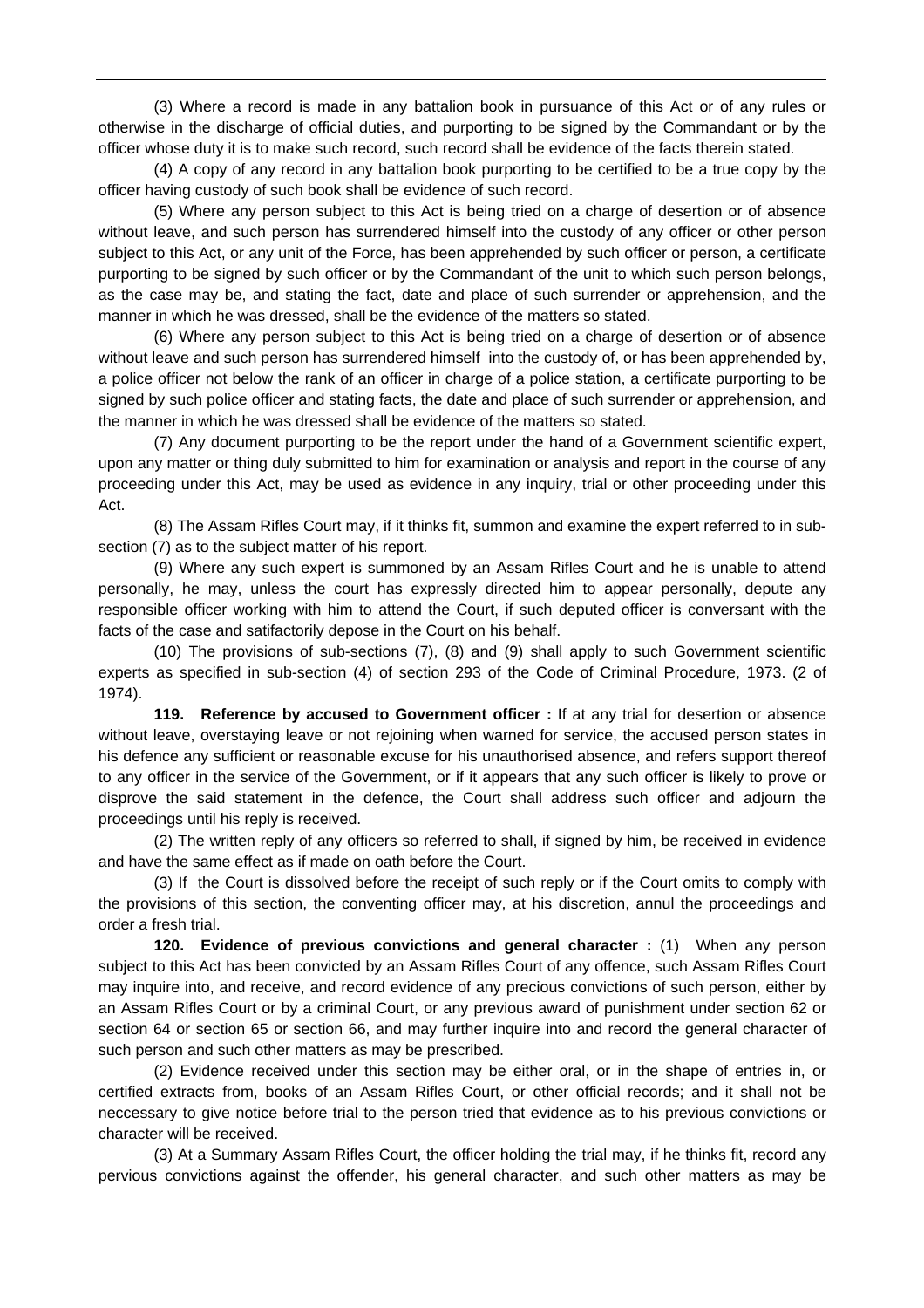prescribed, as of his own knowledge, instead requiring them to be proved under the foregoing provisions of this section.

**121. Lunacy of accused :** (1) Whenever, in the course of a trial by an Assam Rifles Court, it appears to the Court that the person charged is by reason of unsoundness of mind incapable of making his defence, or that he committed the act alleged but was by reason of unsoundness of mind incapable of knowing the nature of the act or knowing that it was wrong or contrary to law the Court shall record a finding accorfingly.

 (2) The presiding officer of the Court, or in the case of a Summary Assam Rifles Court, the officer holding the trial, shall forthwith report the case to the confirming officer, or to the authority empowered to deal with its findings under section 137, as the case may be.

 (3) The confirming officer to whom the case is reported under sub-section (2) may, if he does not confirm the finding, take steps to have the accused person tried by the same or another Assam Rifles Court for the offence with which he was charged.

 (4) The authority to whom the finding of a Summary Assam Rifles Court is reported under subsection (2), and a confirming officer confirming the finding in any case so re-ported to him shall order the accused person to be kept in custody in the prescribed manner and shall report the case for the orders of the Central Government.

 (5) On receipt of a report under sub-section (4), the Central Government may order the accused person to be detained in a lunatic asylum or other suitable place of safe custody.

**122. Subsequent fitness of lunatic accused for trial :** Where any accused person, having been found by reason of unsoundness of mind to be incapable of making his defence, is in custody or under detention under section 121, any officer precribed in this behalf, may,

 (a) if such person is in custody under sub-section (4) of section 121, on the report of a medical officer that he is capable of making his defence, or

 (b) if such person is detained in a jail under sub-section (5) of section 121 on a certificate of the Inspector-General of Prisons, and if such person is detained in a luantic asylum under the said subsection, on a certificate of any two or more of the visitors of such asylum and if he is detained in any other place under that sub-section, on a certificate of the prescribed authority, that he is capable of making his defence,

 take steps to have such person tried by the same or another Assam Rifles Court for the offence with which he was originally charged or, if the offence is a civil offence, by a criminal court.

**123. Transmission to Central Government of orders under section 122 :** A copy of every order made by an officer under section 122 for the trial of the accused shall forthwith be sent to the Central Government.

**124. Release of lunatic accused :** Where any person is in custody under sub-section (4) of section 121 or under detention under sub-section (5) of that section,

 (a) if such person is in custody under the said sub-section (4), on the report of a medical officer, or

 (b) if such person is detained under the said sub-section (5), on a certificate from any of the authorities mentioned in clause (b) of section 122 that in the judgment of such officer or authority such person may be released without danger of his doing injury to himself or to any other person.

 the Central Government may order that such person be released or detained in custody, or transferred to a public lunatic asylum if he has not already been to such an asylum.

**125. Delivery of lunatic accused to relatives :** Where any relative or friend of any person who is in custody under sub-section (4) of section 121 or under detention under sub-section (5) of that section desires that he should be delivered to his care and custody, the Central Government, may, upon application by such relative or friend and, on his giving security to the satisfaction of that Government thatt the person delicered shall be prolerly taken care of and, prevented from doing injury to himself or to any other person, and be produced for the inspection of such officer, and at such times and places, as the Central Government may direct, order such person to be delivered to such relative or friend.

**126. Order for custody and disposal of property pending trial :** When any property regarding which any offence appears to have been committed, or which appears to have been used for the commission any offence, is produced before an Assam Rifles Court during a trial, the Court may make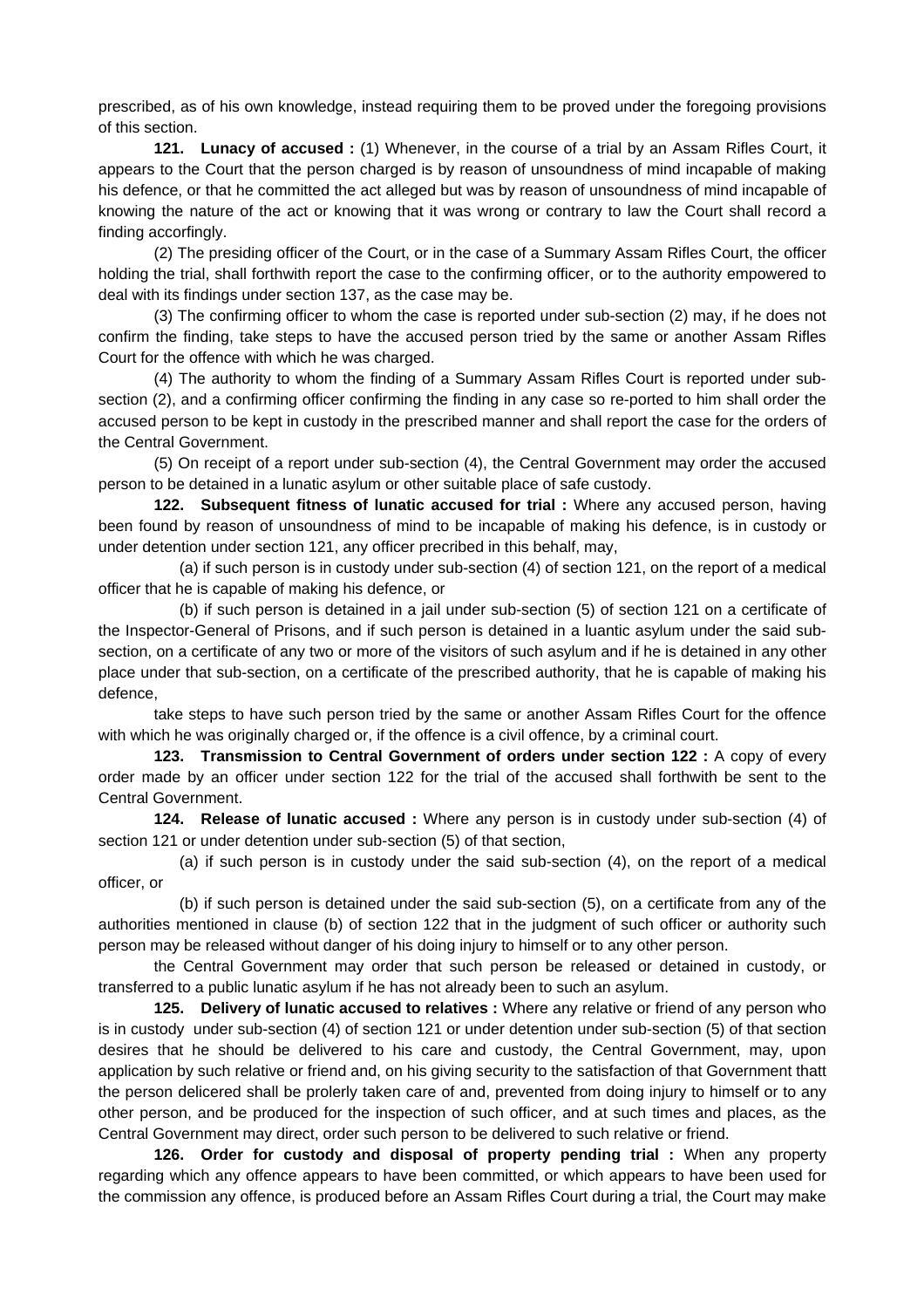such order as it thinks fit for the proper custody of such property pending the conclusion of the trial, and if the property is subject to speedy or natural decay may, after recording such evidence as it thinks necessary, order it to sold otherwise disposed of.

**127. Order of disposal of property regarding which offence is committed :** (1) After the conclusion of a trial before any Assam Rifles Court the court or the officer confirming the finding or sentence of such Assam Rifles Court, or any authority superior to such officer, or, in the case of Summary Assam Rifles Court whose finding or sentence does not require confirmation, an officer not below the rank of Deputy Inspector-General with in whose command the trial was held, may make such order as it or he thinks fit for the disposal by destruction, confiscation, delivery to any person claiming to be entitled to possession thereof, or otherwise, of any property or document produced before the Court or in its custody, or regarding which any offence appears to have been committed or which has been committed or which has been used for the commission of any offence.

 (2) Where any order has been made under sub-section (1) in respect of property regarding which an offence appears to have been committed, a copy of such order signed and certified by the authority making the same may, whether the trial was held within India or not, be sent to a Magistrate within whose jurisdiction such property for the time being is situated, and such Magistrate shall therupon cause the order to be carried into effect as if it were an order passed by him under the provisions of the Code of Criminal Procedure, 1973 (2 of 1974).

 (3) In this section, the term ''property'' includes, in the case of property regarding which an offence appears to have been committed, not only such property as has been originally in the possession or under the control; of any person, but also any property into or for which the same may have been converted or exchanged, and anything acquired by such conversion or exchange whether immediately or otherwise.

**128. Powers of Assam Rifles Court in relation to proceedings under this Act :** Any trial by an Assam Rifles Court under the provisions of the Act shall be deemed to be a judicial proceeding within the meaning of section 193 and 228 of the Indian Penal Code and the Assam Rifles Court shall be deemed to be the Court within the meaning of section 345 and 346 (45 of 1860) of the COde of Criminal Procedure, 1973 (2 of 1974).

## **CHAPTER X**

## **CONFIRMATION AND REVISION**

 **129. Finding and sentence not valid unless confirmed :** No finding or sentence of a General Assam Rifles Court or a Petty Assam Rifles Court shall be valid except so far as it may be confirmed as provided by this Act.

**130. Power to confirm finding and sentence of General Assam Rifles Court :** The findings and sentences of General Assam Rifles Courts may be confirmed by the Central Government or by any officer empowered in this behalf by warrant of the Central Government.

**131. Power to confirm finding and sentence of Petty Assam Rifles Court :** The findings and sentences of Petty Assam Rifles Court may be confirmed by an officer having powers to convene a General Assam Rifles Court or by any officer empowered in this behalf by warrant of such officer.

**132. Limitation of powers of confirming authority :** A warrant issued under section 130 or section 131 may contain such restrictions, reservations or conditions as the authority issuing it may think fit.

**133. Power for confirming authority to mitigate remit or commute sentences :** Subject to such restrictions, reservations or conditions, as may be contained in any warrant issued under section 130 or section 131, a confirming authority may, when confirming the sentence of an Assam Rifles Court, mitigate or remit the punishment thereby awarded, or commute that punishment for any punishment or punishment lower in the scale laid down in section 57.

**134. Confirming of findings and sentences on board a ship :** When any person subject to this Act is tried and sentenced by an Assam Rifles Court while on board a ship, the finding and sentence so far as not confirmed and executed on board the ship, may be confirmed and executed in like manner as if such person had been tried at the port of disembarkation.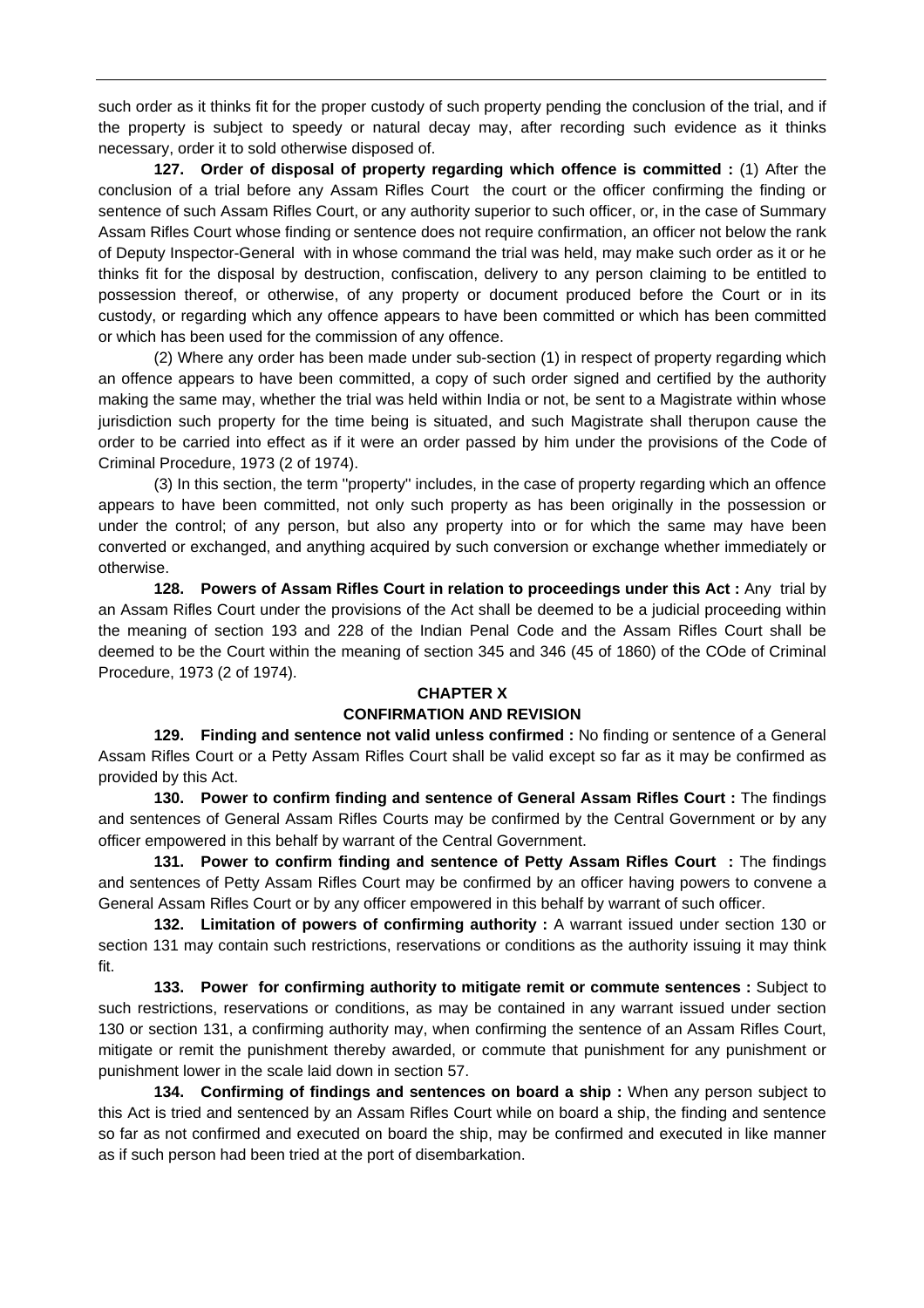**135. Revision of finding or sentence :** (1) Any finding or sentence of an Assam Rifles Court which requires confirmation may be once revised by order of the confirming authority and on such revision, the Court, if so directed by the confirming authority, may take additional evidence.

 (2) The Court, on revision, shall consist of the same officers as were present when the original decision was passed unless any of those officers are unavoidably absent.

 (3) In case of such unavoidable absence the cause thereof shall be duly certified in the proceedings, and the Court shall proceed with the revision:

 Provided that, if a General Assam Rifles Court, still consists of five officers, or if a Petty Assam Rifles Court, of three officers.

**136. Finding and sentence of a Summary Assam Rifles Court :** (1) Save as otherwise provided in sub-section (2), the finding and sentence of a Summary Assam Rifles Court shall not require to be confirmed, but may be carried out forthwith.

 (2) If the officer holding the trial is of the rank of Deputy Commandant or of rankdeclared under clause (a) of sub-section (5) of section 96 as equivalent thereto or of a lower rank and has held such rank for less than five years, he shall not, except on active duty, carry into effect any sentence, until it has received the approval of an officer not below the rank of a Deputy Inspector-General.

**137. Transmission of proceedings of Summary Assam Rifles court :** The proceedings of every Summary Assam Rifles Court shall, without delay, be forwarded to the officer not below the rank of Deputy Inspector-General within whose command the trial was held, or to the prescribed officer, and such officer or the Director General or any officer empowered by him in this behalf may, for reasons based on the merits of the case, but not on merely technical grounds, set aside the proceedings or reduce the sentence to any other sentence which the court might have passed.

**138.** Alteration of finding or sentence in certain cases : (1) Where a finding of guilty by an Assam Rifles Court, which has been confirmed or which does not require confirmation, is found for any reason to be invalid or cannot be supported by the evidence the authority which would have had power under section 150 to commute the punishment awarded by the sentence, if the finding had been valid may substitute a new finding and pass a sentence for the offence specified or involved in such finding:

 Provided that no such substitution shall be made unless such finding could have been validly made by the Assam Rifles Court on the charge and unless it appears that the Assam Rifles Court must have been satisfied of the facts establishing the said offence.

 (2) Where a sentence passed by an Assam Rifles Court which has been confirmed, or which does not require confirmation, not being a sentence passed in pursuance of new finding substituted under subsection (1) is found for any reason to be invalid, the authority referred to sub-section (1) may pass a valid sentence.

 (3) The punishment awarded by a sentence passed under sub-section (1) of sub-section (2) shall not be higher in the scale of punishment than, or in exces of, the punishment awarded by, the sentence for which a new sentence is substituted under this section.

 (4) Any finding substituted, or any sentence passed, under this section shall, for the purpose of this Act and the rules, have effect as if it were a finding or sentence, as the case may be, of an Assam Rifles Court.

**139. Remedy against order finding or sentence of Assam Rifles Court :** (1) Any person subject to this Act who considers himself aggrieved by any order passed by any Assam Rifles Court may present a petition to the officer or authority empowered to confirm any finding or sentence of the Assam Rifles Court and the confirming authority may take such steps as may be considered necessary to satisfy itself as to the correctness, legality or propriety of the order passed or as to regularity of any proceeding to which the order relates.

 (2) Any person subject to this Act who considers himself aggrieved by a finding or sentence of any Assam Rifles Court which has been confirmed may present a petition to the Central Government, the Director-General or any prescribed officer superior in command to the one who confirmed such finding or sentence, and the Central Government, the Director General or the prescribed officer, as the case may be, may pass such order thereon as it or he thinks fit.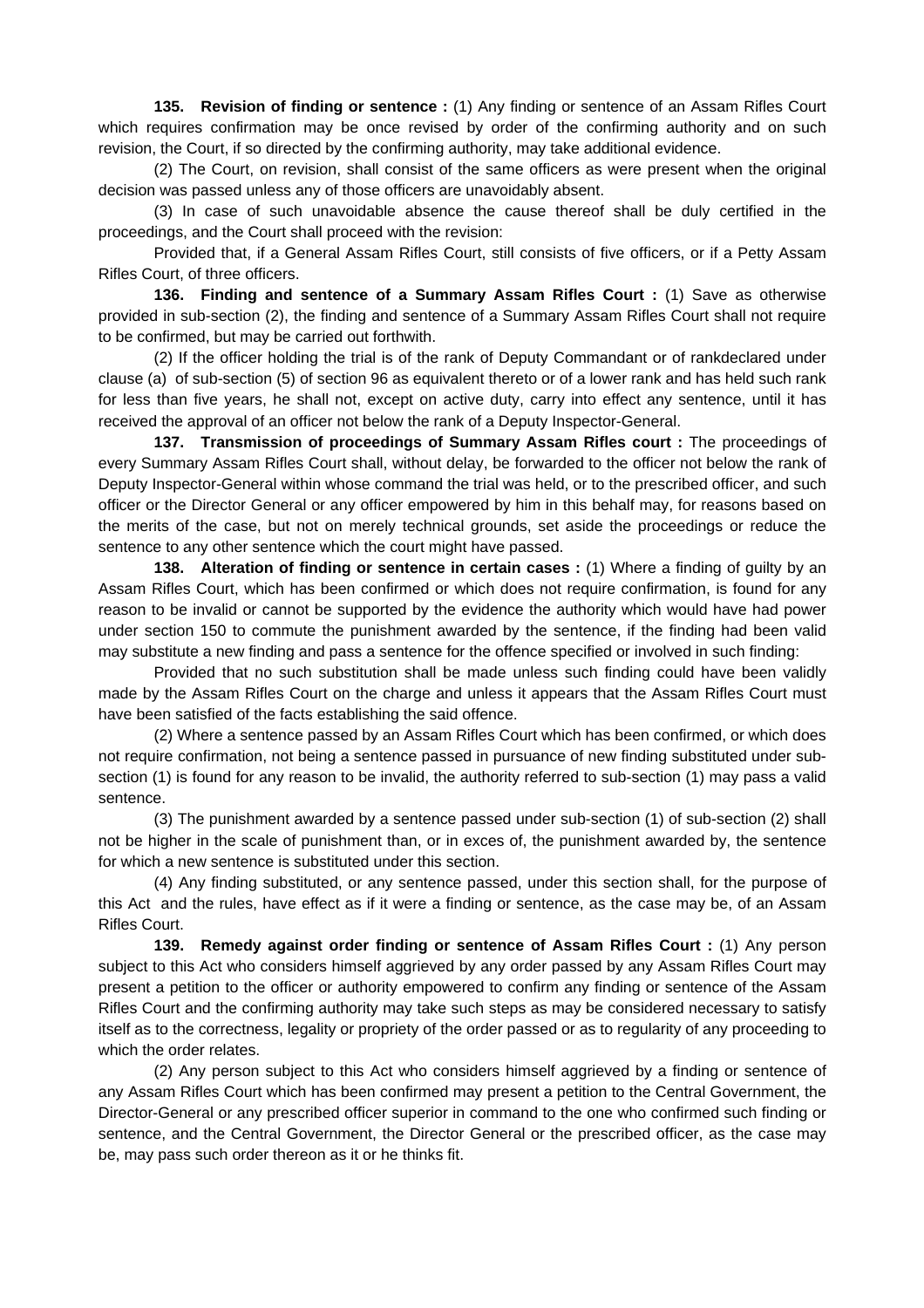**140. Annulment of proceedings :** The Central Government, the Director-General or any prescribed officer may annul the proceeding of any Assam Rifles Court on the ground that they are illegal or unjust.

### **CHAPTER XI**

## **EXECUTION OF SENTENCE, PARDON, REMISSION, ETC.**

 **141. Form of sentence of death :** In awarding a sentence of death, an Assam Rifles Court shall in its discretion direct that the offender shall death by being hanged by the neck until he be dead, or shall suffer death by being shot to death.

**142. Commencement of sentence of imprisonment :** Whenever any person is sentenced by an Assam Rifles Court under this Act to imprisonment, the term of his sentence shall, whether it has been revised or not, be reckoned to commence on the day in which the original proceedings were signed by the presiding officer, or in the case of a Summary Assam Rifles Court, by the Court:

 Provided that when a person subject to this Act is sentenced by an Assam Rifles Court to a term of imprisonment, not being an imprisonment in default of payment of fine, the period spent by him in civil or Force custody during investigation, inquiry or trial of the same case,and before the date of order, such sentence shall be set off against the term of imprisonment imposed upon him and the liability of such person or officer to undergo imprisonment on such order of sentence shallbe restricted to the remainder, if any, of the term of imprisonment imposed upon him

**143. Execution of sentence of imprisonment :** (1) Whenever any sentence of imprisonment is passed under this Act by an Assam Rifles Court or whenever any sentence of death is commuted to imprisonment, the confirming officer or in case of a Summary Assam Rifles Court, the officer holding the Court or such other officer as may be prescribed, shall. save as otherwise provided in sub-sections (3) and (4) direct that the sentence shall be carried out by confinement in a civil prison.

 (2) When a direction has been made under sub-section (1), the Commandant of the person under sentence or such other officer as may be prescribed shall forward a warrant in the prescribed form to the officer in charge of the prison in which such person is to be confined and shall arrange for his despatch to such prison with the warrant.

 (3) In the case of a sentence of imprisonment for a period not exceeding three months and passed under this Act by an Assam Rifles Court the appropriate officer under sub-section (1) may direct that the sentence shall be carried out by confinement in force custody instead of in a civil prison.

 (4) On active duty, a sentence of imprisonment may be carried out by confinement in such place as the Deputy Inspector-General within whose command the person sentenced is serving or any prescribed officer may from time to time appoint.

**144. Temporary custody of offender :** Where a sentence of imprisonment is directed to be undergone in a civil prison, the offender may be kept in Force custody or in any other fit place till such time as it is possible to send him to acivil prison.

**145. Execution of sentence of imprisonment in special cases :** Whenever, in the opinion of an officer not below the rank of Deputy Inspector-General within whose command the trial is held, any sentence or portion os a sentence of imprisonment cannot for special reasons, conveniently be carried out in Force custody in accordance with the provisions of section 143, such officer may direct that such sentence or portion of sentence shall be carried out by confinement in any civil prison or other fit place.

**146. Conveyance of prisoner from place to place :** A person under sentence of imprisonment may, during his conveyance from place to place, or when on board ship, aircraft or otherwise, be subjected to such restraint as is necessary for his safe conduct and removal.

**147. Communication of certain orders to prison officers :** When an order is duly made under this Act setting aside or varying any sentence, order or warrant under which any person is confined in a civil prison, a warrant in accordance with such order shall be forwarded by the officer making the order or his staff officer or such other person as may be prescribed, to the officer in charge of the prison in which such person is confined.

**148. Execution of sentence of fine :** When a sentence of fine is imposed by an Assam Rifles Court under section 55, a copy of such sentence signed and certified by the confirming officer, or where no confirmation is required by the officer holding the trial may be sent to any Magistrate in India and such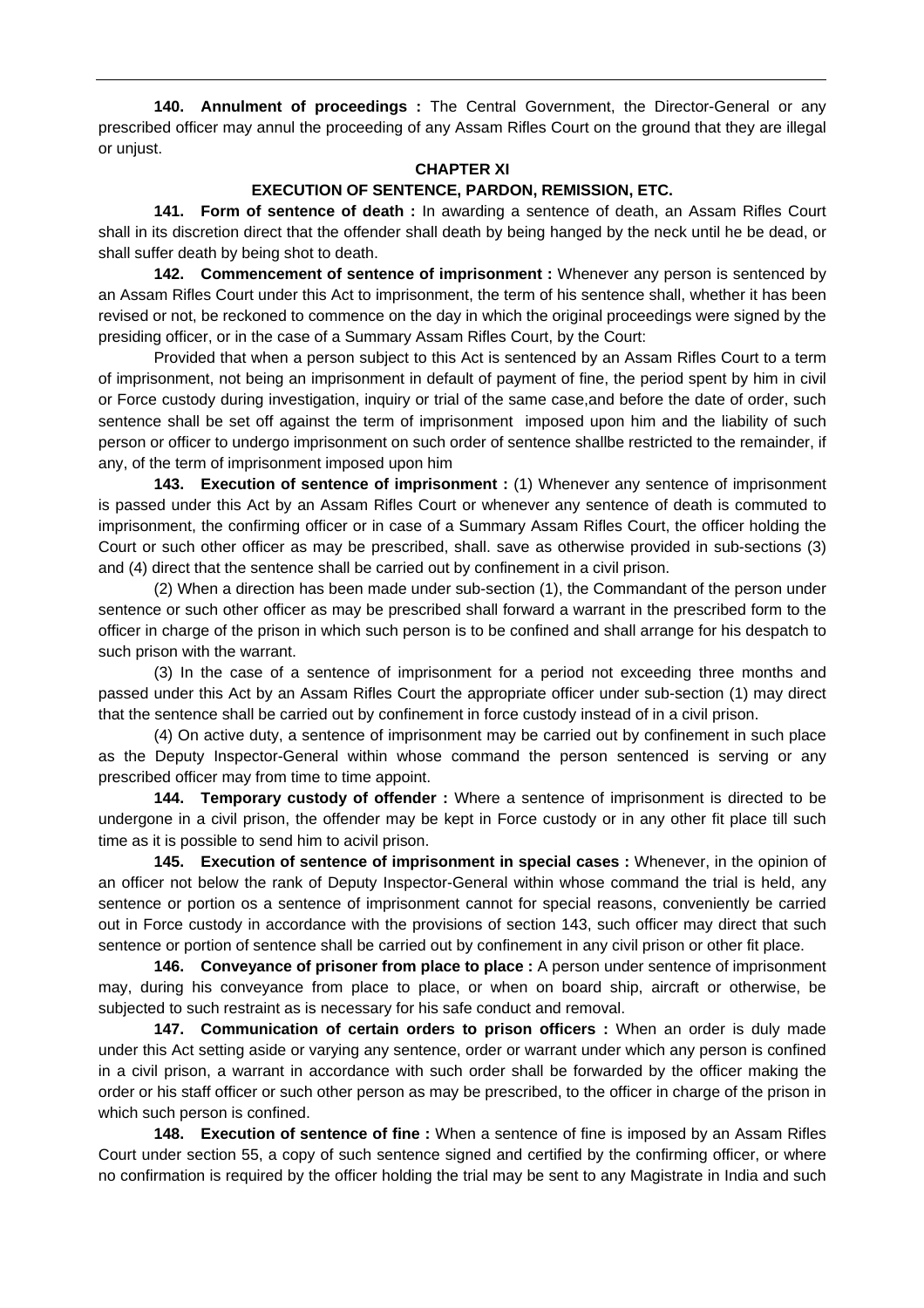Magistrate shall thereupon cause the fine to be recovered in accordance with the provisions of the Code of Criminal Pricedure, 1973 (2 of 1974) as if it were a sentence of fine imposed by such Magistrate.

**149. Informality or error in order or warrant :** Whenever any person is sentenced to imprisonment under this Act and is undergoing the sentence in any place or manner in which he might be confined under a lawful order or warrant in pursunce of this Act, the confinement of such person shall not be deemed to be illegal only by reason of informality or error in, or as respects the order, warrant or other document, or the authority by which, or in pursuance where of such person was brought into, or is confined in any such place, and any such order, warrant or document may be amended accordingly.

**150. Pardon and remission :** When any person subject to this Act has been convicted by an Assam Rifles Court of any offence, the Central Government or the Director-General, or in the case of a sentence which he could have confirmed or which did not require confirmation, an officer not below the rank of Deputy Inspector-General within whose command such person at the time of conviction was serving or the prescribed officer may,

 (a) either with or without conditions which the person sentenced accepts, pardon the person or remit the whole or any part of the punishment awarded; or

(b) mitigate the punishment awarded; or

(c) commute such punishment for any less punishment or punishments mentioned in this Act

;or

 (d) either with or without conditios which the person sentenced accepts, release the person on parole.

**151. Cancellation of conditional pardon, release on parole or remission :** (1) If any condition on which a person has been pardoned or relased on parole or a punishment has been remitted is, in the opinion of the authority which granted the pardon, release or remission, not fulfilles, such authority may cancel the pardon, release or remission, and thereupon the sentence of the Court shall be carried into effect as if such pardon, release or remission had not been granted.

 (2) A person whose sentence of imprisonment is carried into effect under the provisions of subsection (1) shall undergo only the unexpired portion of his sentence.

**152. Suspension of sentence of imprisonment :** (1) Where a person subject to this Act is sentenced by an Assam Rifles Court to imprisonment, the Central Government, the Director-General or any officer empowered to convene a General Assam Rifles Court may suspend the sentence whether or not the offender has already been committed to prison or to Force custody.

 (2) The authority or officer specified in sub-section (1) may, in the case of an offender so sentenced direct that until the order of such authority or officer have been obtained, the offender shall not be committed to prison or to Force custody.

 (3) The powers conferred by sub-sections (1) and (2) may be exercised in the case of any such sentence with has been confirmed, reduced or commuted.

**153. Orders pending suspension :** (1) Where sentence referred to in section 152 is ipposed by an Assam Rifles Court other than Summary Assam Rifles Court, the confirming officer may, when confirming the sentence, direct that the offender be not committed to prison or to Force custody until the orders of the authority or officer specified in section 152 have been obtained.

 (2) Where a sentence of imprisonment is imposed by a Summary Assam Rifles Court, the officer holding the trial or the officer authorised to approve the sentence under sub-section (2) of section 136 may make the direction referred to in sub-section (1).

**154. Release on suspension :** Where a senteence is suspended under section 152 the offender shall forthwith be released from custody.

**155. Computation of period of suspension :** Any period during which the sentence is under suspension shall be reckoned as part of the term of such sentence.

 **156. Order after suspension :** The authority or officer specified in section 152 may, at any time while a sentence is suspended, order-

(a) that the offender be committed to undergo the unexpired portion of the sentence ;or

(b) that the sentence be remitted.

**157. Reconsideration of case after suspension :** (1) Where a sentence has been suspended, the case may at any time, and shall at intervals of not more than four months, be reconsidered by the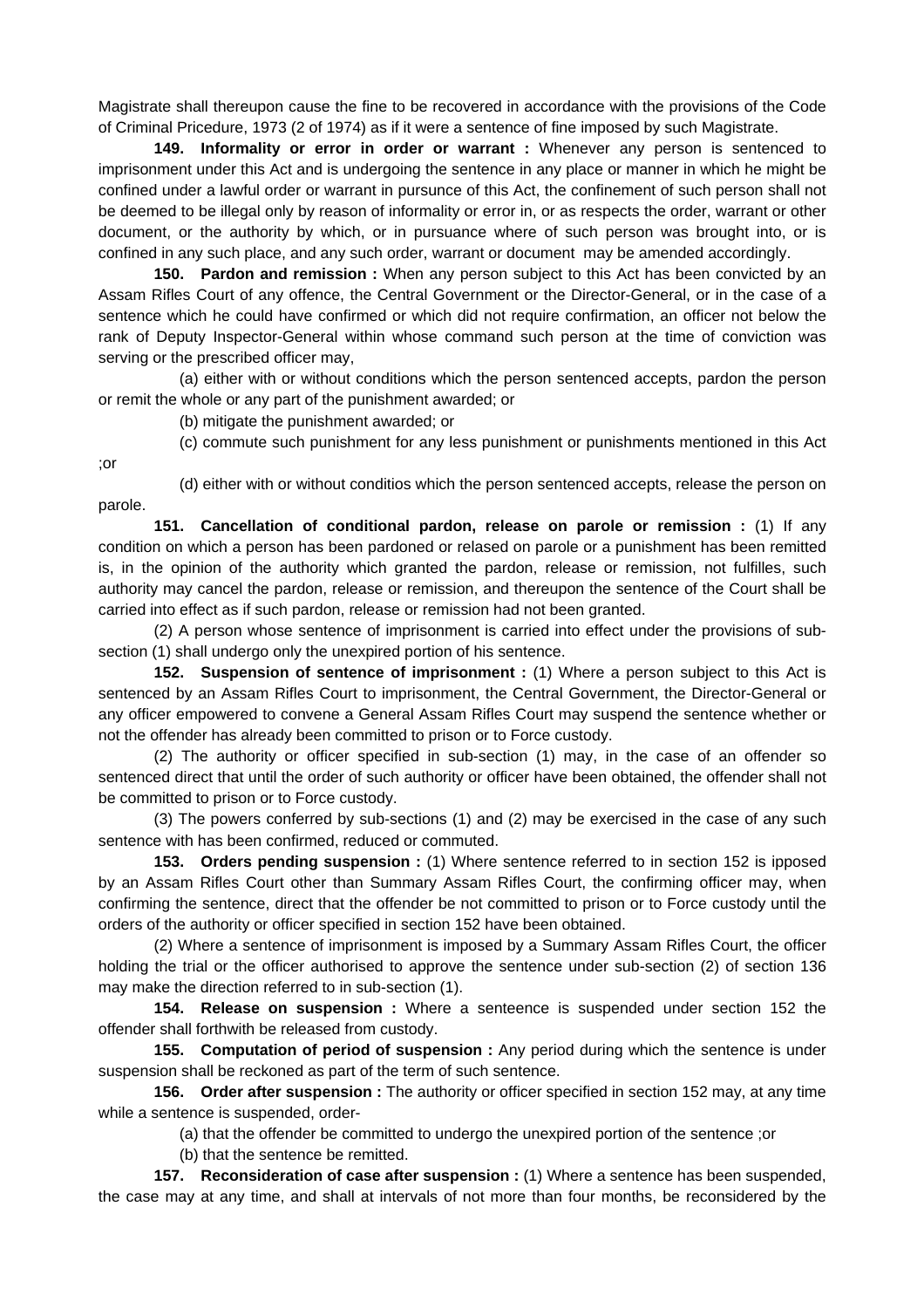authority or officer specified in section 152 or by any offcer not below the rank of a Deputy Inspector-General duly authorised by the authority or officer specified in section 152.

 (2) Where on such reconsideration by the officer so authorised it appears to him that the conduct of offender since his conviction has been such as to justify a remission of the sentence, he shall refer the matter to the authority or officer specified in section 150.

**158. Fresh sentence after suspension :** Where an offender, while a sentence on him is suspended under this Act, is sentenced for any other offence, then,

 (a) if the further sentence is also suspended under this Act, the two sentence shall run concurrently;

 (b) if the further sentence is for a period of three months or more and is not suspended under this Act, the offender shall be so committe to prison or to Force custody for the unexpired portion of the precious sentence, but boyh sentences shall run concurrently; and

 (c) if the further sentence is for a period of less than three months and is not suspended under this Act, the offender shall be so committed on that sentence only, and the previsous sentence shall, subject to any order which may be passed under section 156 or section 157, continue to be suspended.

**159. Scope of power of suspension :** The powers conferred by sections 152 and 156 shall be in addition to, and not in derogation of the power of mitigation, remission and commutation.

**160. Effect of suspension and remission on dismissal :** (1) Where in addition to any other sentene the punishment of dismissal or removal has been awarded by an Assam Rifles Court, and such sentence is suspended under section 152, then, such dismissal or removal shall not take effect until so ordered by the authority or officer specified in section 152.

 (2) If such other sentence is remitted under section 156, the punishment of dismissal or removal shall also be remitted.

### **CHAPTER XII MISCELLANEOUS**

161. Disposal of property of the members of the Force : The Central Government or any other authority empowered in this behalf by that Government may, by a general or special order, make provisions for the disposal of the private or regimental property of any person subject to this Act or any other dues including provident fund of that person, who dies or deserts, or is ascertained to be of unsound mind or while on active duty is officially reported as missing.

**162. Powers and duties conferrable and imposable on members of the Force :** (1) The Central Government may, by general or special order published in the Official Gazette, direct that, subject to such conditions and limitations, and within the local limits of such area adjoining the border of India, as may be specified in the order, any member of the Force may,

 (a) for the purpose of prevention of any offence punishable under the Passport (Entry into India) Act, 1920, (34 to 1920) the Registration of Foreigners Act 1939,(16 of 1939) the Cenetral excise Act, 1944 (1 of 1944) the Foreigners Act, 1946, (31 of 1946), the Customs Act, 1962, (52 of 1962), the passports Act, 1967 (15 of 1967) or the Foreign Exchange Management Act, 1999 (42 of 1999) or of any cognizable offence punishable under any other Central Act; or

 (b) for the purpose of apprehending any person who has committed any offence referred to in clause (a),

 exercise or discharge such of the powers or duties under that Act or any other Central Act as may be specified in the said order, being the powers and duties which, in the opinion of the Central Government, an officer of the corresponding or lower rank is by that or such other Act empowered to exercise or discharge for the said purposes.

 (2) The Central Government may, by general or special order published in the Official Gazette, confer or impose, with the concurrence of the State Government concerned, any of the powers or duties which may be exercised or discharged under a State Act by a police officer upon a members of the Force who, in the opinion of the Cenral Government, holds a corresponding or higher rank.

 (3) Every order made under this section shall be laid, as soon as may be after it is made, before each House of Parliament while it is in session for a total period of thirty days which may be comprised in one session or in two or more successive sessions, and if, before the expiry of the session immediately following the session or the successive sessions aforesaid, both Houses agree in making any modification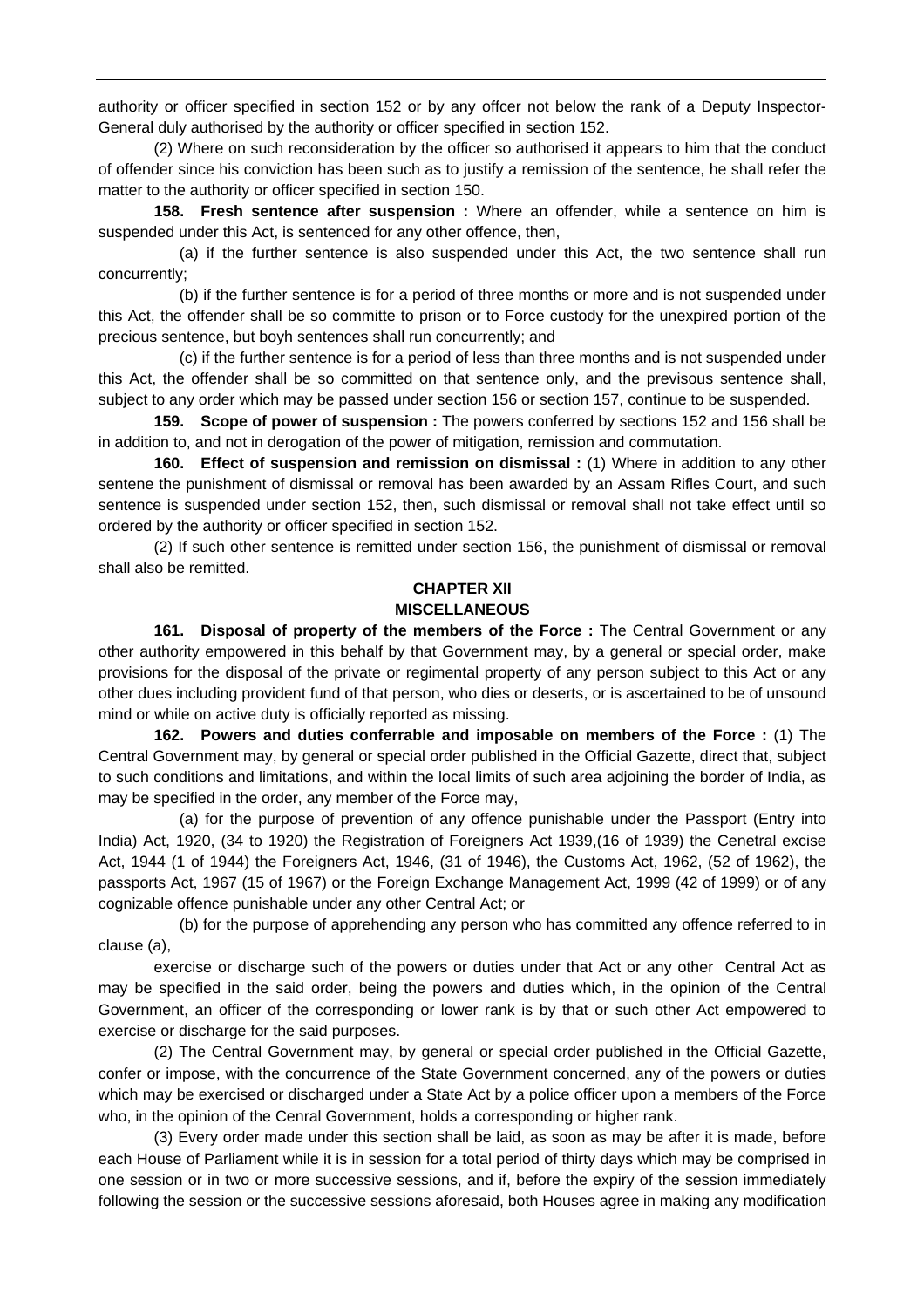in the order or both Houses agree that the order should not be made, the order shall thereafter have effect only in such modified form or be of no effect, as the case may be; so, however, that any such modification or annulment shall be without prejudice to the validity of anything previously done under that order.

**163. Protection for acts of members of the Force :** (1) The provision of section 125 of the Indian Evidence Act, 1872 (1 of 1872) shall apply to such members of the Force who exercise or discharge any power or duty under sub-section (1) of section 162 or on whom any power is conferred or duty is imposed under sub-section (2) of that section in the same manner as it apply to a police officer.

 (2) In any suit or proceeding against any member of the Force for any act done by him in pursuance of a warrant or order of a competent authority, it shall be lawful for him to lpead, that such act was done by him under the authority of such warrant or order.

 (3) Any such plea may be proved by the production of the warrant or order directing the act, and if it is so proved the members of the Force shall thereupon be discharged from liability in respect of the act so done by him, notwithstanding any defect in jurisdiction of the authority which issued such warrant or order.

 (4) Notwithstanding anything contained in any other law for the time being in force, any legal proceeding (whether civil or criminal) which may lawfully be brought against any member of the Force for anything done or intended to be done under the powers conferred by, or in pursuance of, any provision of this Act or the rules, shall be commenced within three months after the act complained of was committed and not otherwise, and notice in writing of such proceedings and of the cause thereof shall be given to the defendant or his superior officer at least one month before the commencement of such proceedings.

**164. Power of Central Government to remove difficulties :** (1) If any difficulty arises in giving effect to the provisions of this Act, the Central Government may, by order published in the Official Gazette, make such provisions not inconsistent with the provisions of this Act as may appear to be necessary for removing the difficulty:

 Provided that no order shall be made under this section after the expiry of two years from the commencement of this Act.

 (2) Every order made under this section shall, as soon as may be after it is made, be laid before each House of Parliament.

**165. Power to make rules :** (1) The Central Government may, by notification, make rules for the purposes of carrying out the provisions of this Act.

 (2) In particular and without prejudice to the generality of the foregoing power, such rules may provide for-

 (a) the manner of re-constitution of the Force and the conditions of service of the members of the Force under sub-section (2) of section 4;

(b) the mode of enrolment and the procedure for enrolment under sub-section (1) of section 6;

 (c) the authority whose previous permission in writting is required for resigning from appointment or withdrawing from all or any of the duties under section 8;

 (d) rank or ranks of an officer or a subordinate officer referred to under sub-section (2) of section 11;

(e) the suthority who shall give previous snction in writing under sub-section (1) of section 13;

(f) nature of communication or publication under clause (c) of sub-section (1) of section 13;

(g) other purposes of meeting or demostration under sub-section (2) of section 13;

(h) form of enrolment under section 31;

(i) any other purpose under clause (h) of sub-section (1) of section 57;

 (j) the officer who may direct that an ourolled person who has been sentenced to dismissal or imprisonment whether combined with dismissal or not may be retained to serve in the under section 60;

 (k) the manner of proceedings against a person and the extent of awarding punishment under section 62;

 (l) the manner of proceeding against an officer below the rank of a Deputy Commandant and of the rank of subordinate officer and of the rank of Warrant Officer under sub-section (1) of section 64;

 (m) the manner of forwarding certified true copies of the proceedings and the superior authority to whom such copies shall be forwarded under sub-section (2) of section 64;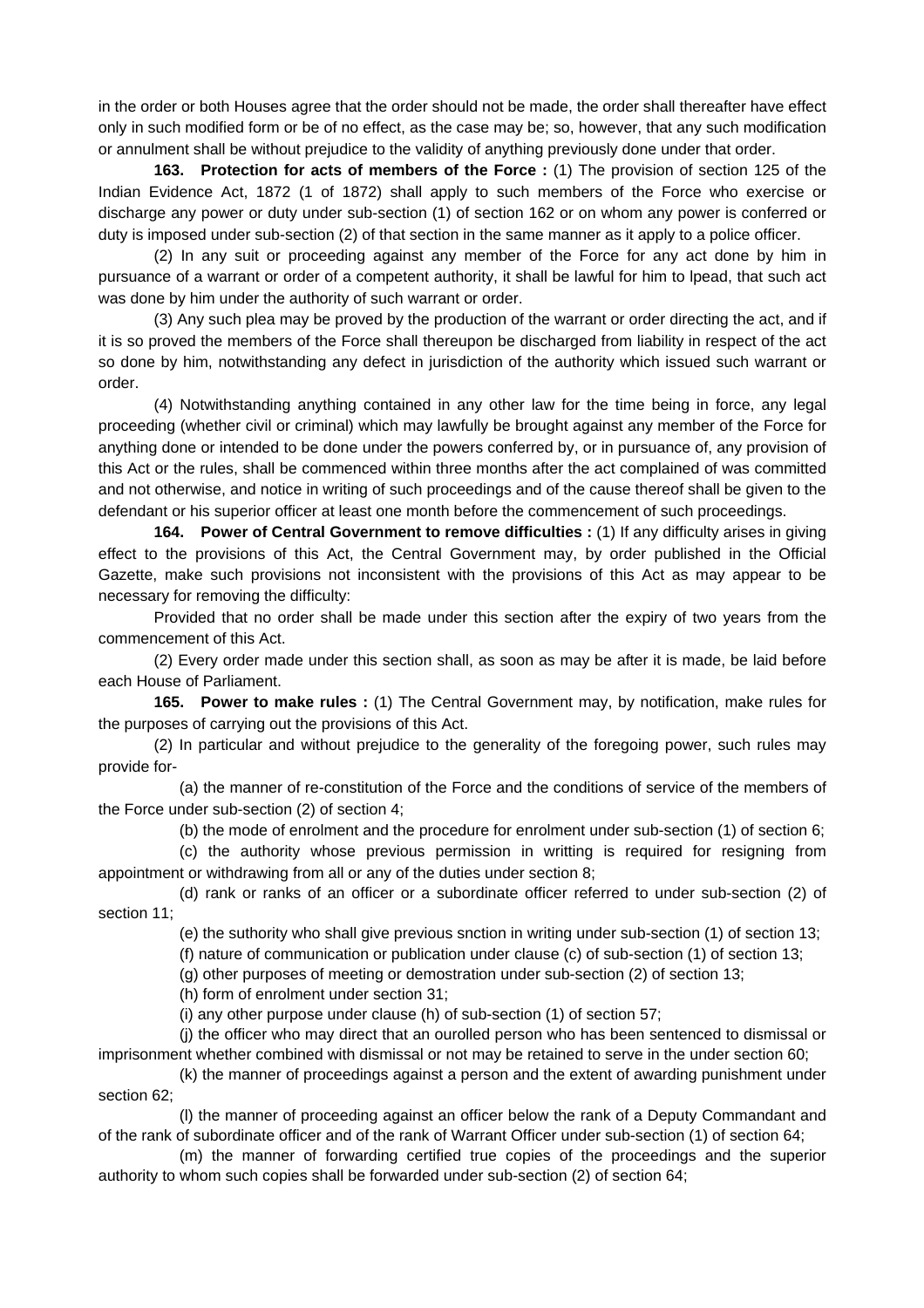(n) the manner of proceeding against an officer below the rank of Commandant and of any rank of subordinate officer and of the rank of Warrant officer under sub-section (1) of section 65;

 (o) the manner of proceeding against any subordinate officer or a Warrant Officer under section 66;

 (p) the officer by whose order any sum is required to be paid, for the mainteance of wife or legitimate or illegitimate child of a person subject to this Act other than an officer, under clause (i) of section 69;

 (q) the officer who may direct that the whole or any part of the pay and allowances of person subject to this Act shall be withheld under section 71;

 (r) the manner and the extent of remission of deductions from pay and allowances authorised by this Act and the authority by which such remission shall be made under section 75;

 (s) the authorities by whom proper provision to be made out of the pay and allowances of all persons subject to this Act, being prisoners of war, for the dependents of such persons under section 76;

 (t) the authorities who shall make proper provision out of pay and allowances of any person subject to this Act, who is prisoner of war or is missing under section 77;

 (u) the manner in which and the period for which any person subject to this Act may be taken into and detained in force custody under sub-section (4) of section 80;

(v) the manner of making special report giving reasons for delay under section 8;

 (w) the authority to appoint, and the manner of appointment of, a court of inquiry; the manner of administering oath or affirmation by such court of inquiry and the manner of making record under subsection (1) of section 84;

(x) the officer who may appoint Force police under sub-section (1) of section 85;

 (y) the other officer having the discretion to decide before which court the proceeding shall be instituted under section 102;

 (z) the manner of filling up the vacancy of member by another officer under sub-section (3) of section 106:

 (za) the manner of administering oath or affirmation to every member of an Assam Rifles Court and to the Law Officer, or as the case may be, the officer approved under section 105 before the commencement of the trial, under sub-section (1) of section 107;

(zb) the form for being duly sworn or affirmed under sub-section (2) of section 107;

 (zc) the officer by whom the letter, return or other documents purported to be signed shall be the evidence of the facts stated in such letter, return or other document under sub-section (1) of section 118;

120;

(zd) the other matters to be further inquired and recoded under sub -section (1) of section

(ze) the other matters to be recorded under sub-section (3) of section 120;

(zf) the manner of keeping in custody of the accused person under sub-section (4) of section

121;

(zg) the officer who may takesteps to have certain persons tried under section 122;

 (zh) the authority for issuing certificate in case of detention in any other place under clause (b) of section 122;

 (zi)the officer to whom the proceedings of every summary Assam Rifles Courts shall be forwarded under section 137;

 (zj) the officer superior in command, to the one who confirmed the findings or sentence referred to in sub-section (2) of section 139, to whom petition may be presented under that sub-section;

(zk) the officer who may annual the proceeding of any Assam Rifles Court under section 140;

 (zl) the other officer who shall direct that sentence shall be carried out by the confinement in a civil prison under sub-section (1) of section 143;

 (zm) the officer who shall forward a warrant and the dorm of such warrant unde sub-section (2) section 143;

 (zn) the officer who may from time to time appoint the place of confinement under sub-section (4) of section 143;

 (zo) the other peson by whom the warrant shall be forwarded to the officer in charge of the prison under section 147;